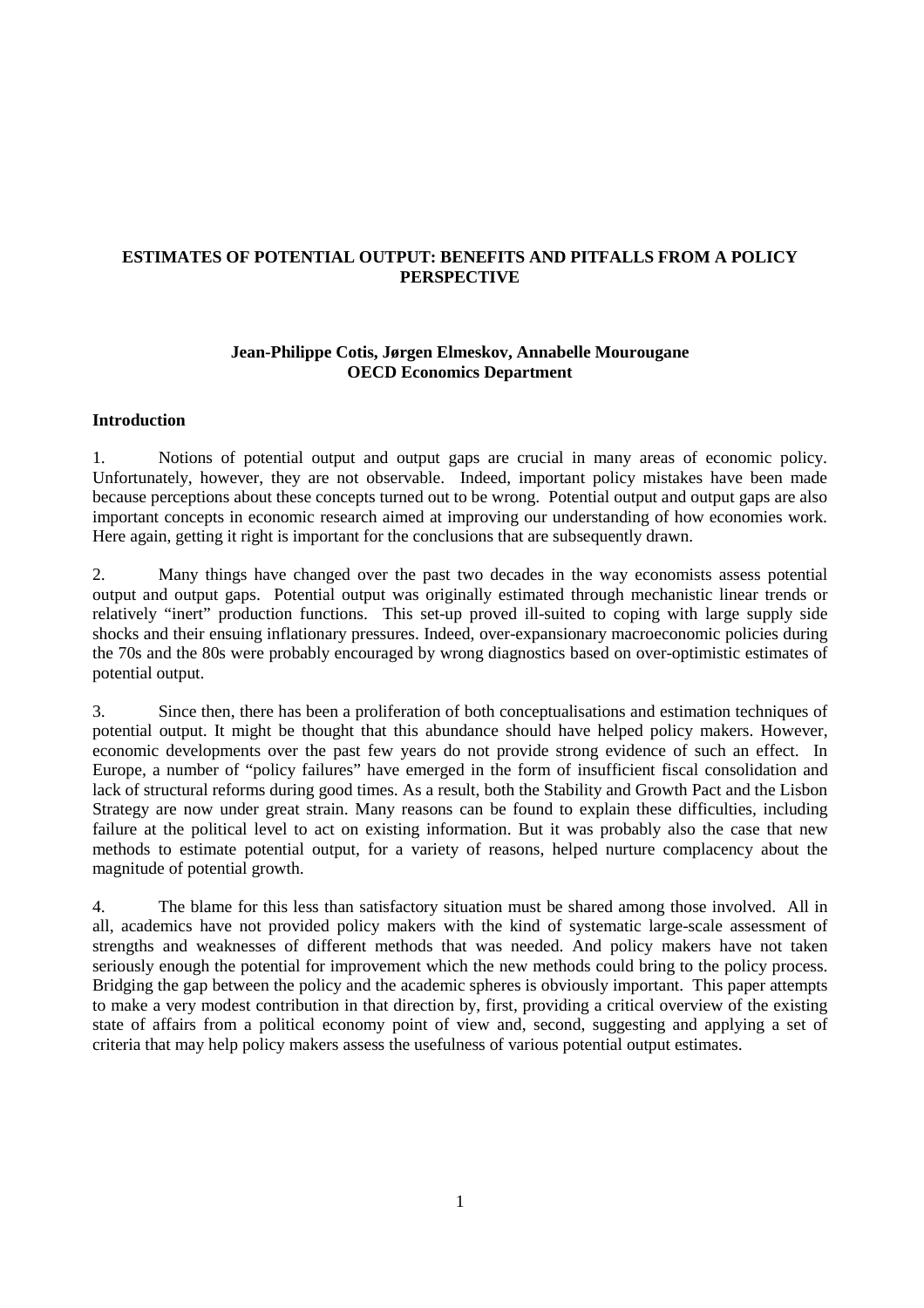# **I. Choosing from a wealth of methods: a political economy perspective**

## *Balancing methodological abundance with requirements for policy advice*

5. In principle, methodological abundance should be a boon by providing for greater diversity and increased sophistication:

- Diversity should provide greater scope for cross-checking of diagnostics which is helpful both when different methods give broadly the same answers to a given question and when they yield different answers – in the latter case by stimulating frank debate and the selection of the best tools. Diversity may also lead to optimal specialisation according to uses; a simple stochastic filter may prove more cost-effective for historical analysis than other, "heavier" approaches, better suited for forward-looking, long-term structural analysis.
- Greater sophistication should also be a plus. In the case of pure statistical techniques, the stochastic approach has improved our capacity to better capture the inherently unstable nature of potential output. And stochastic techniques can also enrich and improve economic approaches through creative hybrids (structural VARs, multivariate filters, etc.). These techniques impose lighter economic priors than at least some of the alternatives and thereby allow "data to talk more freely".

6. In practice, absorbing and processing information is far from costless. The risk is that the wealth of new instruments is so overwhelming that they are not harnessed correctly, leading to confusion and policy errors. Over and above the costs of dealing with a wealth of information, too much methodological diversity may also be incompatible with the nature of the policy making process. If not for other reasons, this is so because communicating efficiently with public opinion and high level policy makers is not workable in practice without a single set of figures for potential output and output gaps. As a result, the only way for methodological diversity to feed into policy advice is as "ancillary complements" to the results of a preferred method. There is thus a stark contrast between academic life, where intellectual eclecticism and experimentation are key, and the cautious world of policy making.

7. International policy co-ordination further constrains choice. In such a context, transparency speaks in favour of countries jointly choosing the preferred method. The alternative of national diversity might well impair co-ordination. That said, diversity may be justified if country-specific policy needs are really very different and indeed no method is deemed universal enough to address all issues. For international organisations, applying the same methodology across member countries would seem a prerequisite for consistency in policy advice.

8. The choice of a preferred method for policy involves further constraints. It is not enough that a method is convenient for analytical purposes and for interpretation of past economic experience<sup>1</sup>. Much more important is whether the method will provide reliable "policy feedback". This criterion implies taking into account that policy decisions are taken at sample end-points. Hence, extensive appraisal is needed of a method's behaviour at decision time. This evaluation should not be mechanistic, it is also of utmost importance to endogenise the behaviour of experts and policy-makers who will use the method under a typical set of political and institutional constraints and incentives. In this respect there is clearly a strong suspicion that many methods may pass the analytical test while failing to provide a reliable source of policy feedback (cf. *infra*).

 1. In this respect it is nonetheless reassuring that most methods tend to give a reasonably similar account of potential output developments over the past two decades in industrial countries.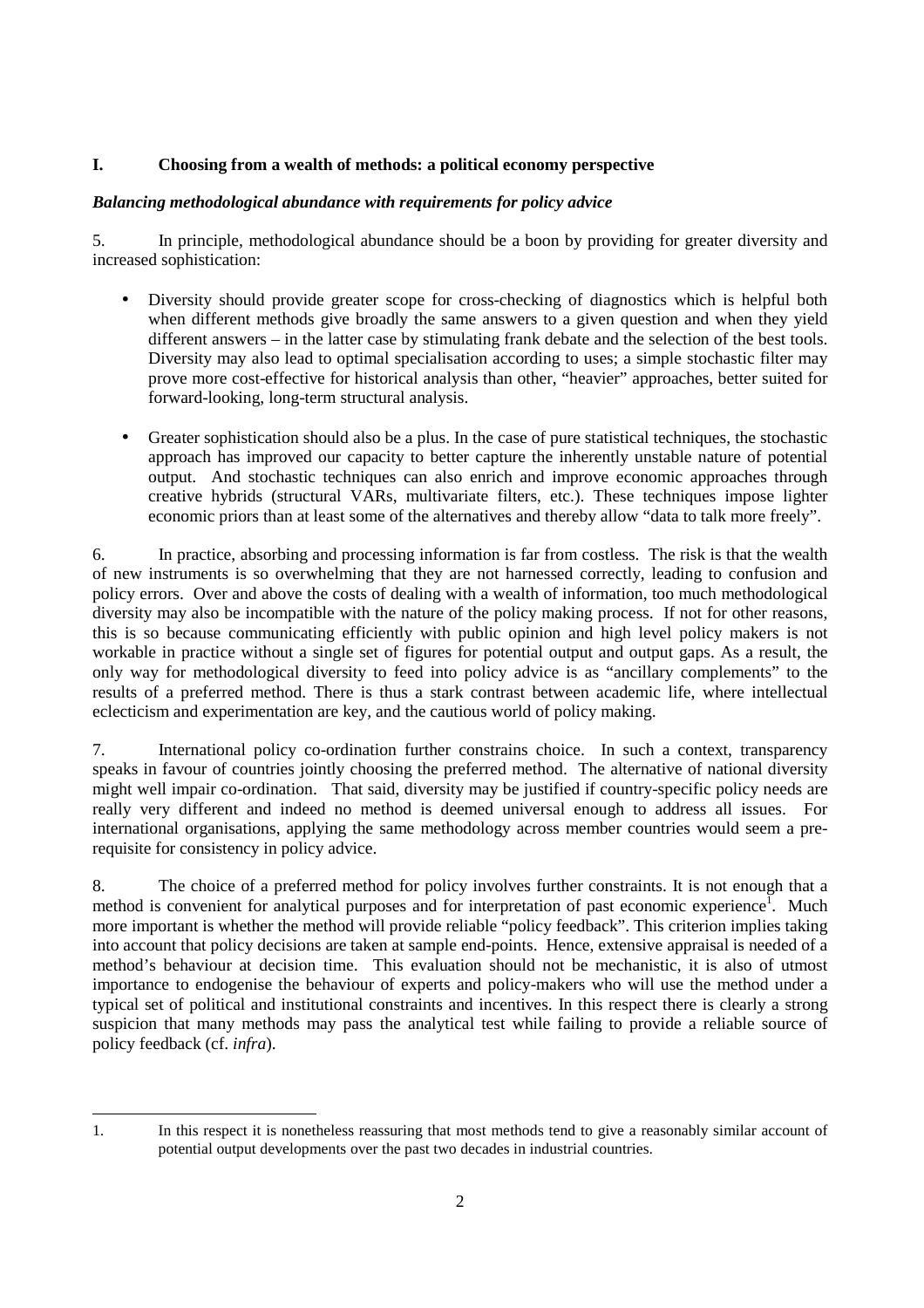# *Identifying a preferred method for policy advice*

9. With a need to identify a preferred method for evaluating potential output, it would be good if this method could be seen as having "absolute advantage" in all policy areas. This, of course, may not necessarily be the case. As a second best, the aim could be to find a method with strong performance in the highest priority policy area, under the constraint that it displays reasonable effectiveness in other policy areas. This method should also meet a number of core requirements which are discussed in section 2 of the paper (transparency, internal consistency, replicability, parsimony in data requirements, etc.).

10. Before choosing a preferred method, policy makers should first agree then on their uppermost policy priority area. We would argue that revealed priority lies in the area of structural long-term issues. For example, at the Lisbon Summit, Europeans have set themselves a very ambitious target for trend growth of 3 per cent per year over the decade. Meeting this objective will imply substantial reforms in labour, product and capital markets. To harness these policies it will be important to rely on estimates of potential output that can serve, at least in a broad sense, as a source of "policy feedback". This also implies that estimates of the impacts of reform in these markets should be able to feed back into estimates of potential output. As a second example of revealed priority, economic reforms are now taking the lion's share within the Broad Economic guidelines of the E.U. Against this background, economic approaches of the production function type, seem to be the unavoidable first choice.

11. Structural long-term challenges extend beyond optimising long-term growth and employment. They also include sustainability issues associated with demographic ageing. Analysis of policies to address the long-term sustainability of public finances requires again an economic approach, using actual demographic projections as a core input for both potential output and public spending projections and considering, for example, how different paths for unemployment and labour force participation might affect outcomes in these areas.

12. Because sustainability issues are becoming more and more pressing there is also an increasing willingness to cast short-run fiscal surveillance, in the Stability and Growth Pact sense, in a unified and more medium-term oriented framework. Hence, fiscal surveillance and sustainability assessment need to rely on the same methodology. For those institutions that still rely on stochastic filters for short-run fiscal assessments it will become increasingly difficult to use two different methods for what amounts to a common purpose.

13. A counter-argument might be that strong automatic stabilisers in Europe reduce the need for discretionary policy feedback and the associated need for information on output gaps so as to calibrate a policy response. However, strong automatic stabilisers do not always eliminate the need for fiscal discretionary policies and the use of indicators such as structural deficits and output gaps. Should a slowdown reflect a negative supply side shock it would be unwise, for example, to let automatic stabilisers play and allow the spontaneous weakening of tax receipts to deteriorate the budget balance. Furthermore, it may also be useful for policy makers to convince themselves that, indeed, automatic stabilisers are effectively impacting the economy and that fiscal impulse do not go beyond what was intented to be normal automatic stabilisation.

14. There are of course other policy issues where potential output and output gap estimates may be important, such as the pursuit of price stability. Indeed output gaps can be seen as summary indicators of the balance between demand and supply conditions in the economy. And, in this regard, they can provide a useful proxy for underlying inflation pressures. Output gaps can thus be considered as leading indicators of inflation to be used, *inter alia*, in the conduct of monetary policy.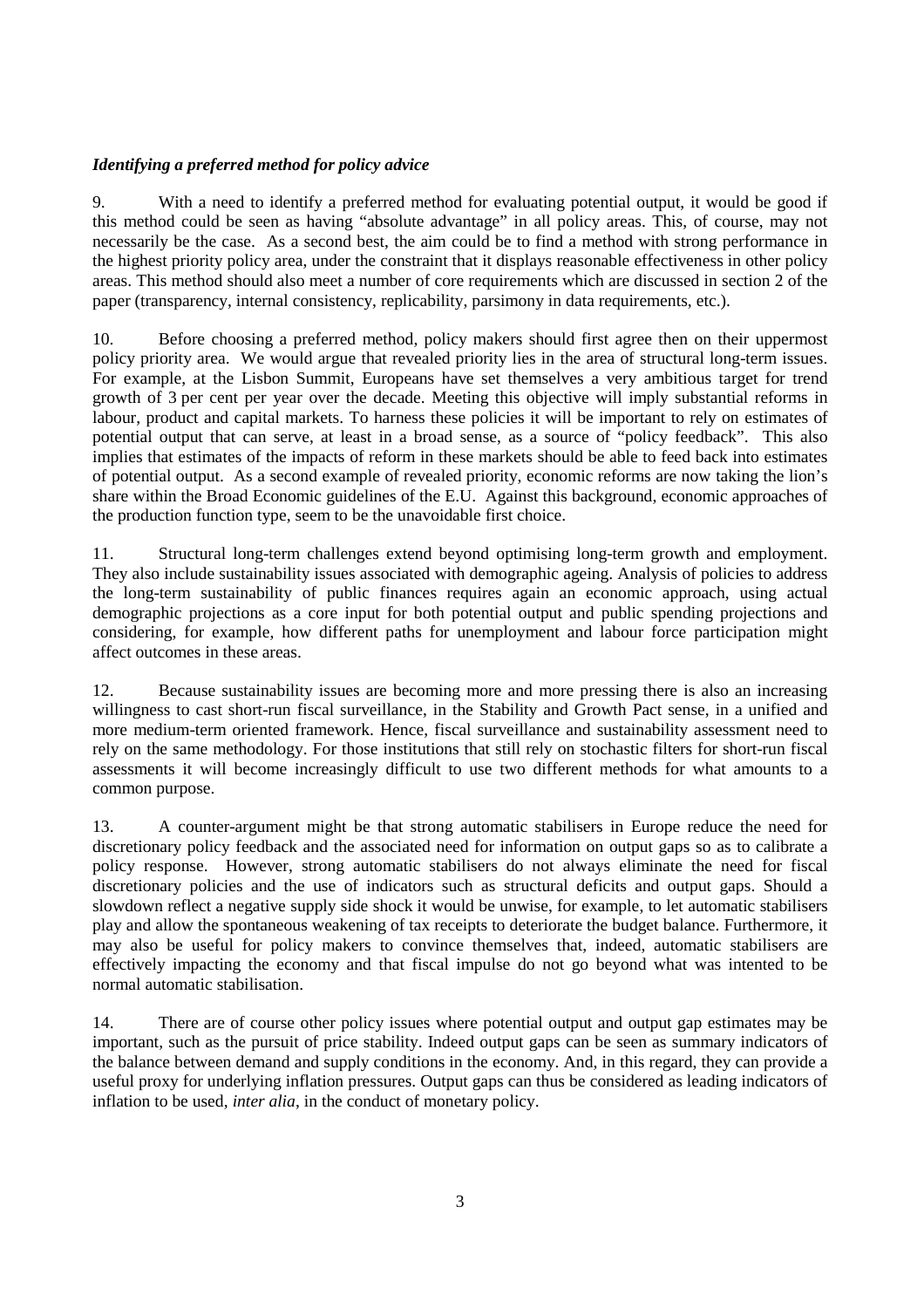15. The methodological requirements for short-run monetary stabilisation policies may be less than for medium-term issues. After all, there are many other conjunctural indicators available besides output gaps. Rates of capacity utilisation and business expectations also provide useful and more timely information about discrepancies between aggregate supply and demand. When they think about short-run stabilisation, monetary policy makers use a plurality of short-run indicators as a source of policy feedback. Output gaps contribute to the policy making through thought provoking normative instruments like the Taylor rule but this is one among many ways to approach monetary policy.

16. Because monetary authorities are often independent and not formally involved in policy coordination with the authorities in charge of fiscal and structural issues, there is less of a mechanical need to use similar assessments of potential output. Nevertheless, even in the context of informal policy dialogue there might be a good case for monetary and other public authorities using at least broadly similar methodologies to assess output gaps and potential output. Were for instance central bankers to complain about inadequate structural reforms, it would certainly help them to be able to specify the areas (employment, productivity, capital accumulation) most in need of improvement and their potential contribution to medium term disinflation.

17. Based on this examination of policy makers' needs there seems to be a strong case for choosing the production function as a "flagship" method, likely to cover all areas of policy. Nonetheless, as argued above, this is not sufficient to make it the preferred method. Its "technical" performance against alternative methodologies should not be dramatically weaker across a variety of criteria (internal consistency of the method, transparency, information needed, possibility to estimate uncertainty, reliability of estimates at the end of the sample, etc.). Fortunately, the conclusions of the survey conducted in section 2 of this paper turn out to be reassuring when it comes to the feasibility of applying the production function approach. Even so, it is not without specific drawbacks. It is for instance impossible to evaluate in a formalised manner the degree of uncertainty attached to potential output estimates. Production functions also have to rely, like other methods on judgmental choices. However it is of particular importance for the policymaker to note that a relative point of strength of the production function approach is its reliability at sample end point.

18. Past experience with HP filtering, in the context of European fiscal surveillance, illustrates that not every estimation method has passed this difficult test. With hindsight it has indeed appeared that the sample end point weaknesses characterising HP filtering are beyond practical remedy given the way "official forecasters" generally operate. It is now clear that a combination of HP filtering and "back to average growth" forecasting provided policy makers with an inflated view of potential output growth and structural budget positions during upswings such as in the late '90s and early '00s. Policy mistakes made in that period might have been mitigated had we disposed of more robust warning signals in the area of output gaps and structural fiscal balances.

19. Rather than standing on their own, stochastic filters may be put to best use within a production function framework. Estimating time varying NAIRUs through Kalman filters, filtering total factor productivity and participation rates are good examples of how to design flexible economic approaches to potential output. Filtering such individual components of potential output should not lead, in practise, to the kind of acute end point biases which have been observed when applied directly to "politically charged" GDP series. In those areas, forecasters will indeed feel less pressure to prolong the sample using back to the average growth assumptions.

20. Stochastic filters may also have a role as ancillary methods to directly estimate potential output, thereby helping to explore the margins of uncertainty surrounding the production function approach. The use of alternative, possibly sophisticated methods for "private use" might also be a good way for official experts to keep up with state of the art approaches and to prepare for future methodological improvements.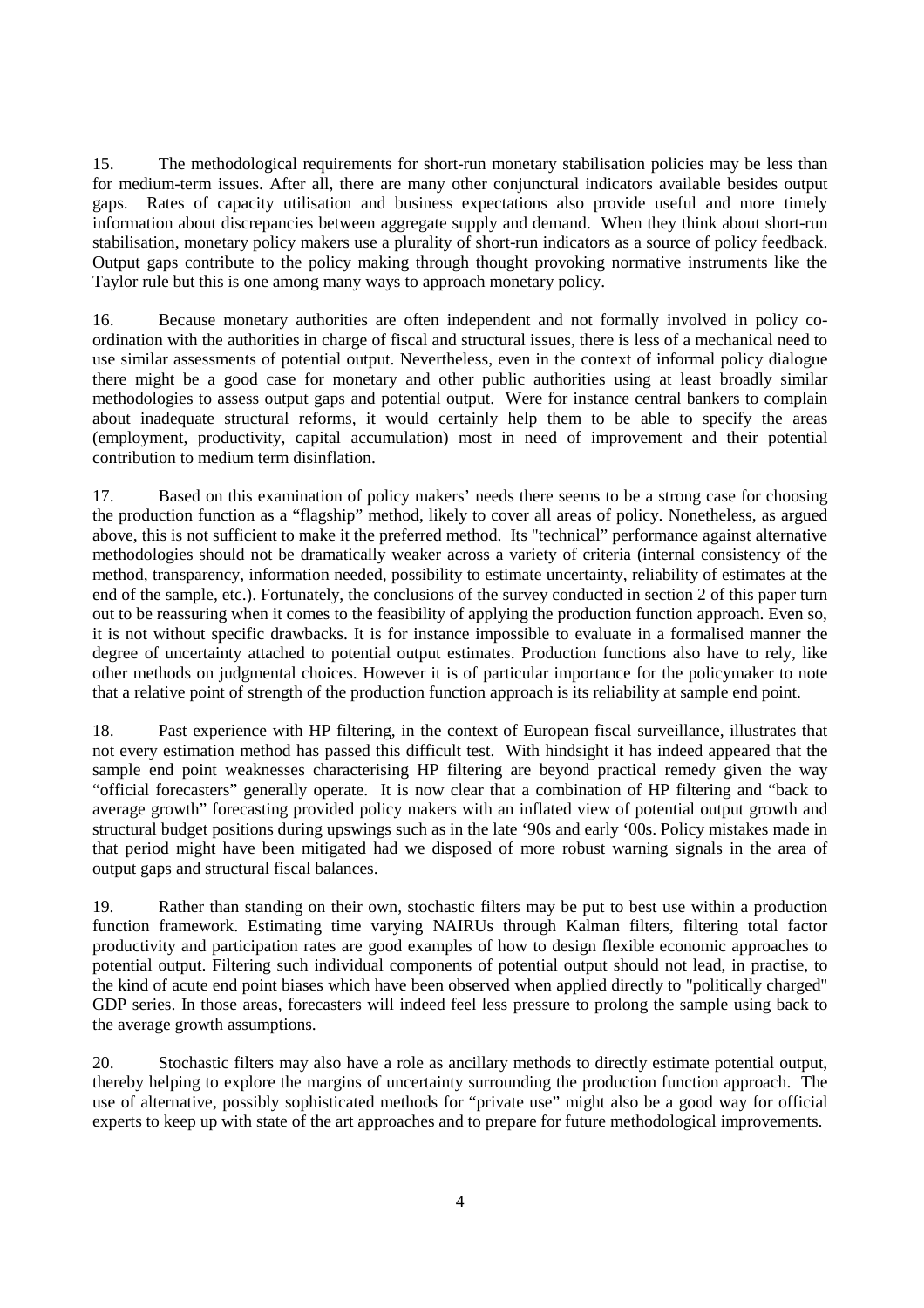## *How far are we today from the optimal framework?*

21. Over the recent past, national and international policy makers have taken a much stronger interest in potential output estimates. This renewed interest has been associated with a sense of frustration. The diversity of methods chosen by national and international agencies has been rightly perceived as an impediment to good dialogue and co-ordination. The absence of systematic performance assessment of existing methods has also been regretted. Serious efforts have been made to overcome this lack of collective organisation but it is too soon yet to tell how much progress has been achieved.

22. We have not yet reached the situation where international organisations and national agencies are all sharing reasonably similar instruments based on an economic approach. But there has been substantial convergence over the recent past. The OECD, the EU and to an extent the IMF, are using flexible production functions for country assessments (see Box 1 for more details). Protocols to use these methods within the framework of international organisations have also become much more rigorous. The European System of Central Banks (ESCB) has taken a different course with a specialisation of methods according to policy areas. This polycentric approach may not facilitate its participation in the policy debate, in particular on the fiscal side, where, unlike the OECD and the EU, the chosen method centres around HP filtering. The drive towards better assessment and harmonisation internationally has also had very positive spillovers at the national level.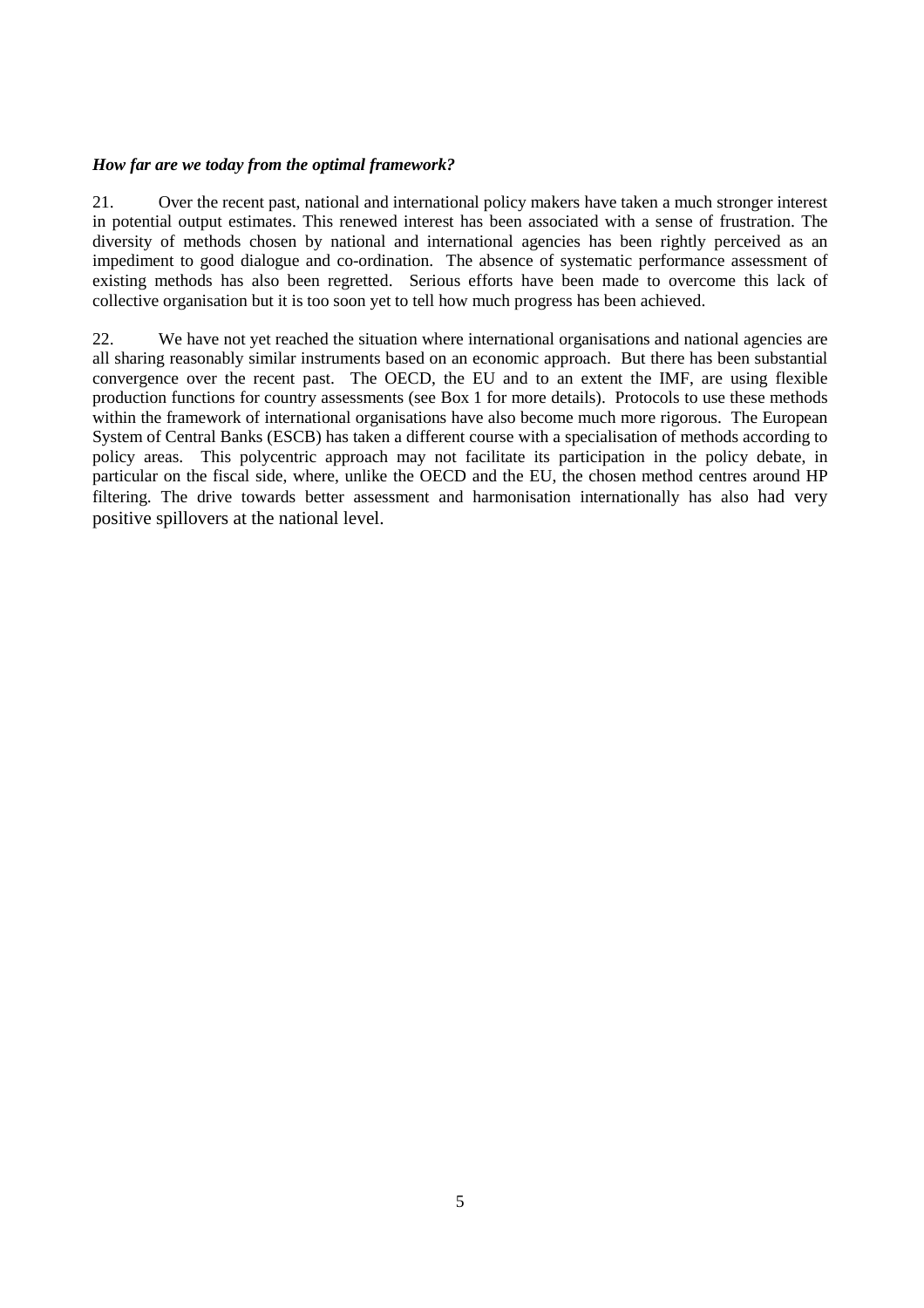#### **Box 1. The computation of potential output and output gaps and their use in international organisations**

In the context of its bi-annual economic outlook, the OECD estimates potential output and output gaps for member countries. The methodology is based on a Cobb-Douglas production function<sup>1</sup> with Harrod neutral technical progress and is extensively described in Giorno et al. (1995). The approach is hybrid in the sense that it relies on economic relationships (to estimate the NAIRU, see Richardson et al. (2000)) but also univariate filters (most of the time the HP filter) to calculate trend participation rates, trend hours worked and trend total factor productivity. Moreover, the 'trend' measures that enter in the determination of potential can be qualified by the judgement of country desks<sup>2</sup>. In recent years, certain changes have been introduced. The resulting output gap is generally well correlated with an output gap generated by an HP filter (the correlation being close to 0.9 for all the G7 countries, except Germany for which it is only 0.4). Potential output and output gaps are used to compute cyclically adjusted fiscal variables to assess fiscal policy stances (see Giorno et al. (1995)). Estimated NAIRUs and potential outputs are also used to give an ex-post assessment of the impact of past structural reforms.

The reference method used by the EU Commission to assess the stability and convergence programmes has recently changed<sup>3</sup> to an estimation of potential output very close to the OECD's i.e. making use of a Cobb-Douglas production function with exogenous trend (see Denis et al. (2002)). The principal differences with the OECD method are that the EU Commission estimations do not incorporate hours and that a NAWRU rather than a NAIRU is estimated (i.e. using information on wages rather than on prices)<sup>4</sup>. In the context of the Broad Economic Policy Guidelines, estimates of potential output are used to assess the impact of structural reforms in product and labour markets. In addition, potential output is also used to study structural changes in the economy (e.g. the emergence of the New economy, see Mc Morrow and Röger (2001)).

By contrast to the latter two institutions, neither the IMF nor the ECB have an "official" method to compute potential output. In the case of the IMF, each country desk chooses the method that fits the country situation best. This approach should be seen against the background that the IMF with its universal coverage has to monitor very heterogeneous countries with marked differences with regards to the coverage and the quality of economic data. Most of the time, however, the IMF approach is based on a production function method, but with underlying assumptions that vary across countries (see de Masi (1997)). A notable exception is the United States for which a number of selected methods including the split time trend but also the HP filter, the band pass filter and the production function is presented (see IMF (2002)). In addition to their use in the surveillance work, potential output estimates are *inter alia* used by the IMF to give insights on structural trends (e.g. developments of sectors) or on the impact of particular supply shocks (e.g. the terrorist attacks in the United States).

The ECB has so far not published any estimates of potential output for the euro area. In its derivation of the reference value for monetary growth, it looks at several estimates of potential output, including those from international organisations, but does not focus on a single one. However, the ESCB makes use of trend measures of various macro-economic series derived by an HP filter in its calculation of cyclically adjusted budget balances (Bouthevillain et al. (2001)). Regarding the outlook for price developments, measures of potential output and the output gaps, together with other indicators are considered (see ECB (2000))

- 1. The only exception is Japan for which a CES production function is applied as the assumption of a Cobb-Douglas specification was strongly rejected by the data (see Turner et al. (1996)).
- 2. In practise, trend total factor productivity is rarely modified by Desks' judgement.
- 3. It was previously based on an HP filter applied to actual GDP.

 $\overline{\phantom{a}}$  . The set of the set of the set of the set of the set of the set of the set of the set of the set of the set of the set of the set of the set of the set of the set of the set of the set of the set of the set o

4. Both estimations use the Kalman filter but the EU Commission imposes a zero sample mean of the unemployment gap.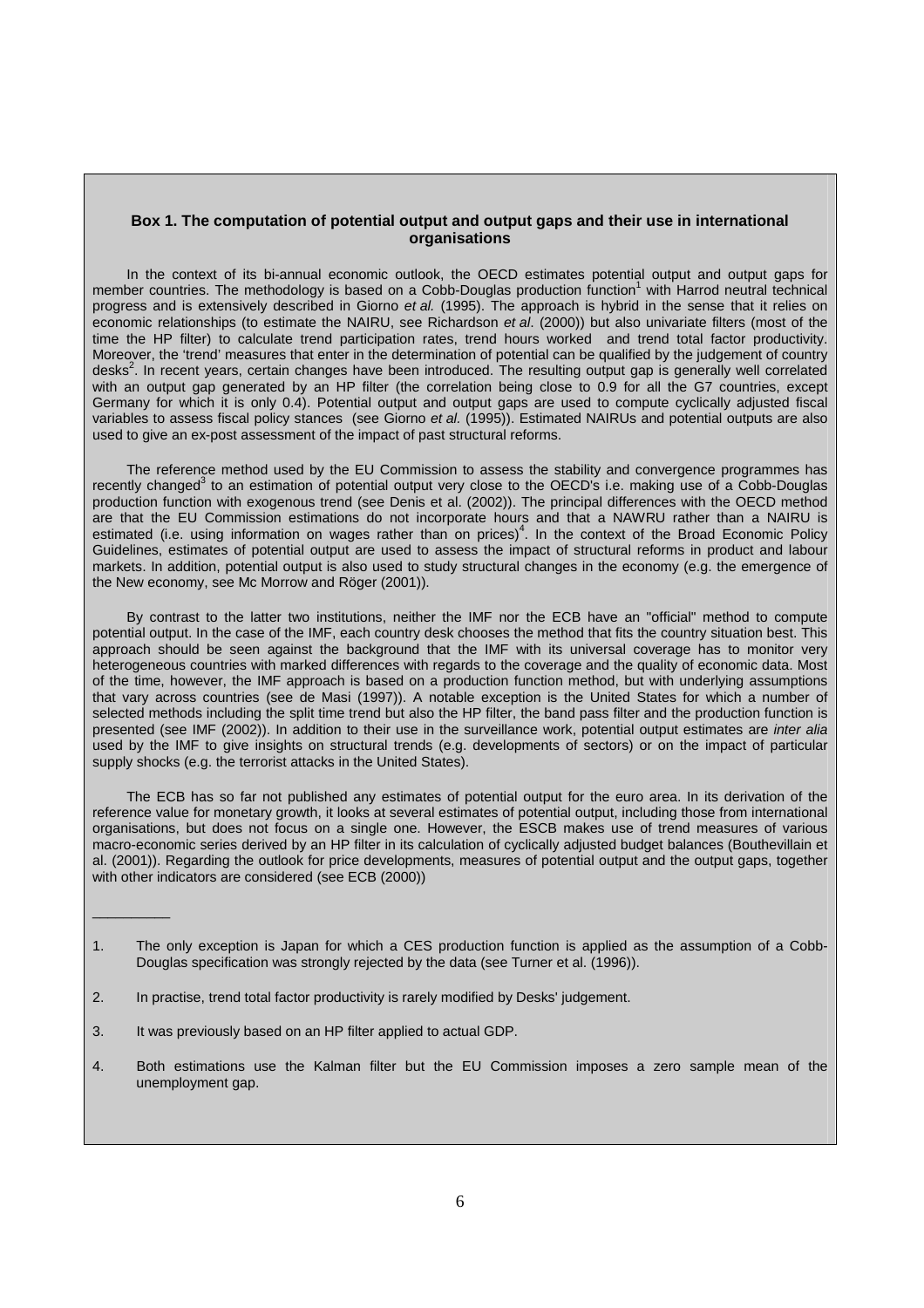# **II. Assessing estimation methods of potential output based on the needs of policymakers**

23. As seen in Part 1, potential output and output gaps are extensively used in the economic policy making process. The problem is that potential output can not be observed and has to be estimated using available macroeconomic data. A large number of methods have been developed for this purpose. The aim of this part is not to give an exhaustive list of methods that could be used to estimate potential output and output gaps but rather to review the most common methods and discuss their properties in light of certain criteria that are particularly important for policy makers. Therefore new methods or methods that are scarcely used will not be discussed in this paper.<sup>2</sup>

24. It is worth stressing that there is not a single, "right" ranking of criteria, given that potential output and output gaps can be utilised to analyse different policy issues. The priorities will depend on the objectives of the user and the relevant horizon. A user who is concerned with recent developments and short term forecasts will be interested mostly in the output gap measures at the end of the sample, whilst a user who cares more about long-term trends may be content to have estimates for some sub-samples which do not include the latest observations. A user involved with international comparisons will emphases applicability across countries whereas a user involved with a single country may emphases greater richness in economic content. In what follows a distinction will be made between 'core requirements', i.e. universal properties a method needs to have, and 'user specific requirements', which are criteria that are only relevant when estimates of potential and output gaps are used for specific purposes.

# *Criteria for assessing different methods*

# *Core requirements*

25. One obvious criterion is the *consistency between economic priors and the underlying assumptions of the method*. Priors could be based on economic theory or stylised facts. A useful method should be consistent with economic theory. As well, a method that gives stationary cycles may seem desirable. Priors may also concern the statistical properties of potential output, its volatility or the length of the cycle.

26. Because of concerns for accountability, the policy maker needs to use variables that have been estimated in a *transparent* way to motivate his policy choices. Other users also need to have a transparent method to warrant their forecast or their advice. At the limit, the estimates should be easily replicated by other actors. Transparency also helps ensure equal treatment of countries, which is for instance necessary in a context of international budgetary surveillance. In this regard, a desirable feature for a method is that all the underlying assumptions made during the estimation are clearly identified and justified.

27. It is also important that data updates do not imply very large and unwarranted revisions in estimates to ensure the credibility of the method. Indeed, a method that generates very large revisions will be considered as uncertain. In this regard, a method which produces estimates that are *consistent over time* and not too sensitive to the sample period of estimation will be preferable. In particular, the sensitivity of the estimates to the last observations of the sample, which might be markedly revised when new information becomes available, should not be too high.

28. The ability of a method to provide information on the *precision of the estimates* is important as such information may help to indicate what weight should be put on the estimates relative to other

 2. For instance, we will not refer to trend linear methods with unknown breaks, Cochrane (1994) method or methods based on survey data.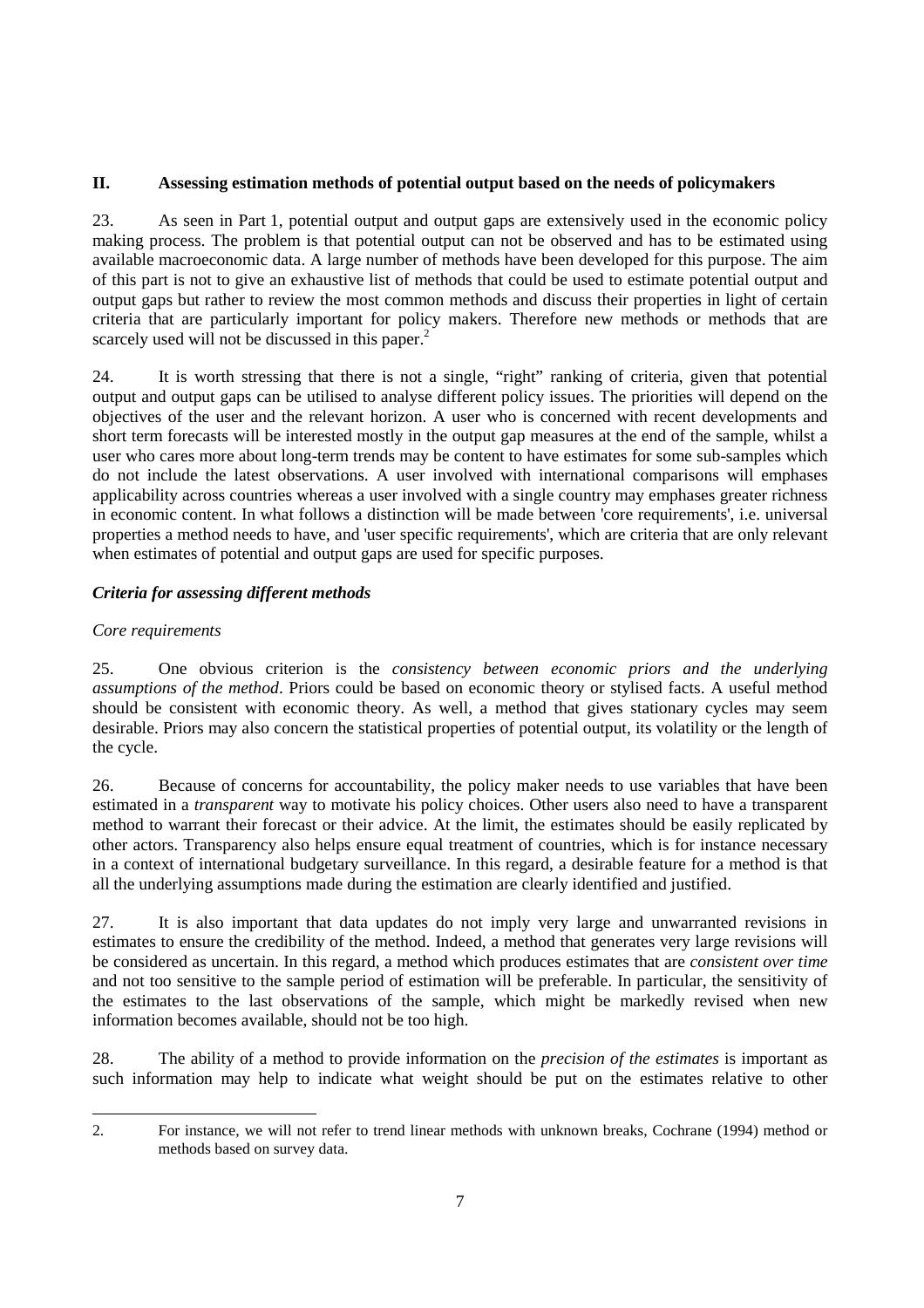information at disposal in the policy making process. Here again it is important to make a distinction between the end point (which as already said is of main importance for the policy maker) and the rest of the sample.

# *User specific requirements*

29. A user who is interested in international comparisons and needs to get regular briefings to monitor the economy will be keen to have a method which is easy to update. In this regard, the *quantity and nature of information that is needed* to implement the method is of importance. Indeed if a method requires a very large set of long time series, it will be more difficult to put into practise. Moreover, a method which relies on information which is available only with a long lag will not be helpful in a number of contexts. This criterion will be important also for users interested in countries which still lack reliable data.

30. Most policy makers have to decide on actions that will affect future economic developments, and are thus more interested in output gap estimates at the end rather than at the middle of the sample. In this regard, a particular attention is addressed to the *end point problem* inherent to a number of techniques i.e. the fact that the estimation of the output gap at the end of the sample is mechanically less reliable. For this reason good end-of-sample performance is a crucial requirement. In this context, it is important that the method allows the policy maker to *detect any permanent structural changes* (e.g. a reduction in the level of potential) so that he can adapt his policy reaction adequately. Policymakers may even be more concerned by expected future values of the output gap which is more demanding than simply estimating the gap at the end of the historical sample.

31. It appears that the extension of the sample with forecasts that has been put forward as a method to overcome this problem is not satisfactory as it basically means substituting a transparent method intented to help the forecaster by the forecaster's intransparent judgement. In European countries, it led to an overestimation of potential output. Indeed, a need to project estimates into the future call for these to be based on variables and assumptions that can be extended from the past. This may frequently imply a need for economic content in methods if projected estimates are to be seen as credible.

32. Obviously, there is no ideal method which would fulfil all these requirements. The objective of the next sections is to assess how the different classes of methods compare in light of these criteria.

# *Presentation of the methods*

33. Few years ago it was easy to classify the different de-trending methods between statistical methods (which only extract information from the series itself) and the economic methods (which use economic information to make the decomposition between trend and cycle), even though from a practical point of view some approaches could use instruments from both classes. In recent years, however a new type of instruments, multivariate filters (sometimes called the semi-structural methods), has been introduced<sup>3</sup>. These methods explicitly supplement the traditional filters with additional economic information (in most cases, a Phillips curve which provides information on inflation developments, an Okun relationship or information on business indicators). Rather than two distinct classes of methods there appears to be now a continuum of methods with no objective criterion to classify them into groups. For the purpose of simplicity, we will however still use the old typology and the distinction statistical/economic

 $\overline{a}$ 3. These methods were partially developed in reaction to Quah (1992) who showed that without additional restriction, the univariate techniques are completely uninformative for the relative importance of the underlying permanent and transitory components.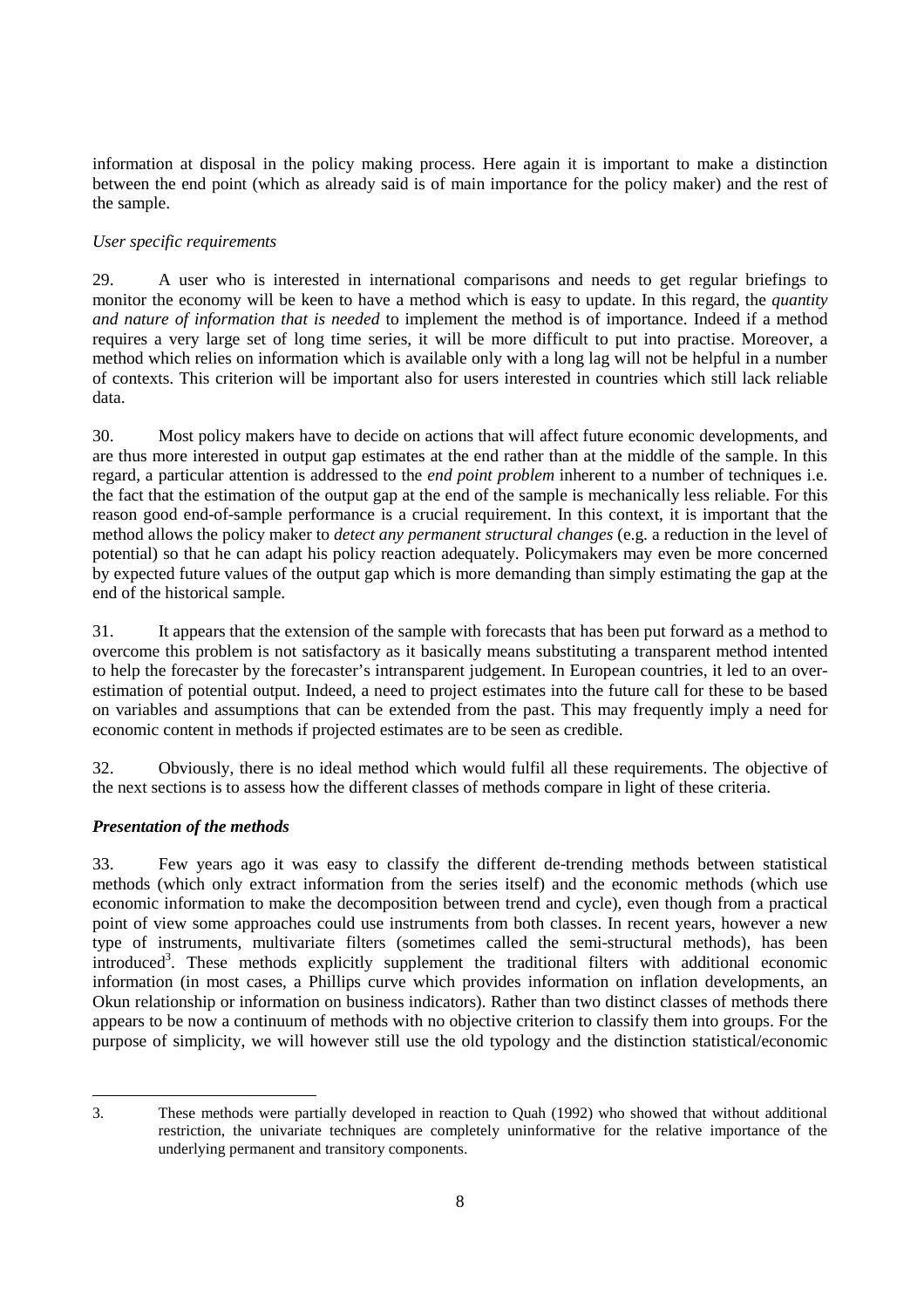methods, economic meaning any method that is based in some measure on additional economic relationships.

34. In this review the focus will be on the most common methods (see Table 1 for an intuitive description of the different methods and Annex 1 for more details). In particular, international organisations most of the time compute their output gap estimates by using one of these methods (see Box 1).

35. It should be recognised that the classification of methods is questionable. Indeed there are some overlaps as some methods can be seen as particular, restricted version of others. For instance, Harvey (1985) shows that the outcome of the HP filter can be replicated by using a state-space decomposition and estimating it with the Kalman filter. Boone (2000) extends this result to the multivariate HPMV. Morley et al. (2003) formulate the Beveridge-Nelson decomposition in a state-space form and show that under certain conditions the trend resulting from the Beveridge-Nelson decomposition and from the Kalman filter are similar. Moreover, some methods classified as economic may explicitly use inputs based on univariate filters (e.g. production function approach with exogenous trend).

36. Without entering into specific technical details it is important to stress the difference between one and two-sided filters as these terms will be used in the subsequent paragraphs. Two-sided filters (like the HP filter, the HPMV or the Baxter-King filters) use both past and future information whilst one-sided filters use only past information. The Kalman filter can be applied as a one or two-sided filter.

## *Differences in results from the various methods*

37. A relevant question is obviously how quantitatively significant the differences between estimates based on different methods really are. Examining this is not an easy task as no exhaustive comparison has been done in the literature. The existing results are often based on selected methods and most of the time for a single country or area.<sup>4</sup> Differences in the scope of the various analyses imply that contradictory results can sometimes be found. As a result, only very tentative conclusions can be drawn from existing analyses.

38. To start with, it is important to see whether the different measures of output gaps give the same description of the cycles. Despite the lack of comparability across studies, it seems that the correlation between the different measures is in general around 0.7/0.9, though it can be much lower in some cases for some methods or some countries (Chagny and Döpke, 2001; Dupasquier et al., 1997; Scott, 2000). This correlation reflects the fact that estimated output gaps generally move in a synchronised manner, although there can be sizeable discrepancies at particular point in times. Mc Morrow and Röger (2001) come to the same conclusion for a sample of EU countries when comparing output gaps estimated with an HP filter and with a production function. Cerra and Chaman Saxena (2000) also obtain broadly similar pattern for output gaps in Sweden for most of the techniques they use.<sup>5</sup> As expected, methods that are closely related (for instance the HP filter, the HPMV and band-pass filters) give estimates with a higher correlation. Moreover, the use of the concordance statistics (which shows whether two measures consistently agree on whether the output gap is positive or negative) indicates that on average the methods do not contradict each other (Chagny and Döpke, 2001; Claus et al., 2000). $<sup>6</sup>$ </sup>

 $\overline{a}$ 

<sup>4.</sup> Exceptions are Mc Morrow and Röger (2001), Bold and Els (1998).

<sup>5</sup> A notable exception is for Structural VARS for which implausible results were found.

<sup>6.</sup> The presence of a structural break may alter these results as some methods (linear time trend, HP filter) do not treat structural breaks in a satisfactory way.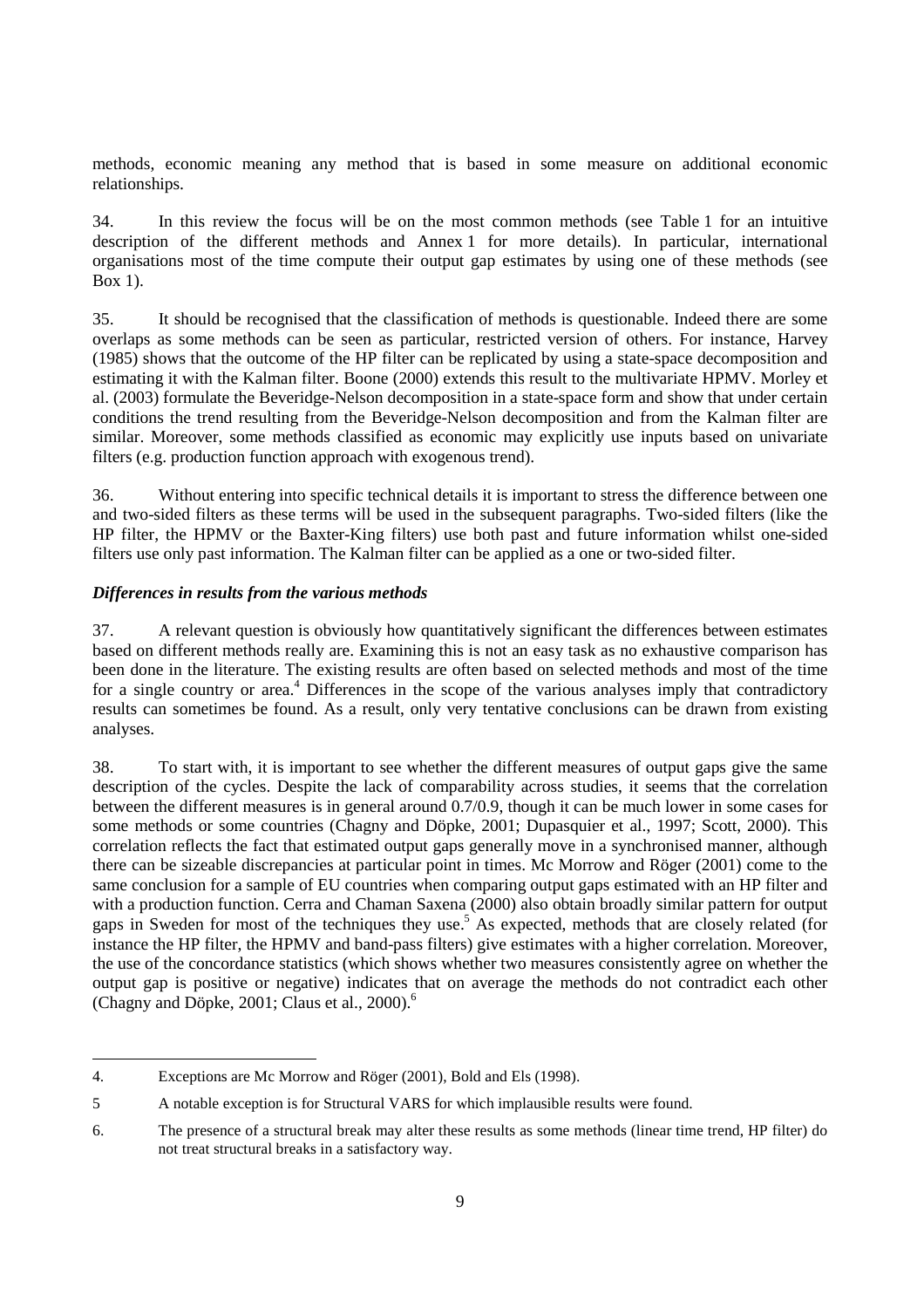# **Table 1: Methods to estimate potential output and output gaps**

| <b>Methods</b>                               | <b>Intuition</b>                                                                                                                                                                                                                                                                    |
|----------------------------------------------|-------------------------------------------------------------------------------------------------------------------------------------------------------------------------------------------------------------------------------------------------------------------------------------|
| Trend                                        |                                                                                                                                                                                                                                                                                     |
| Linear trend                                 | The trend component of output is a linear function of time. It thus involves a linear<br>regression of the log of real GDP on a constant and a time trend.                                                                                                                          |
| Split trend                                  | Trend output is calculated a linear trend during each cycle, where the cycle is defined as<br>the period between peaks in economic growth                                                                                                                                           |
| <b>Univariate filters</b>                    |                                                                                                                                                                                                                                                                                     |
| Hodrick Prescott (hereafter HP)              | This filter extracts a trend component by introducing a trade off between a good fit to the<br>actual series and the degree of smoothness of the trend series.                                                                                                                      |
| Baxter-King filter                           | This is a linear filter which eliminates very slow moving ('trend') components and very<br>high frequency ('irregular') components while retaining intermediate ('business cycle')<br>components.                                                                                   |
| Beveridge Nelson decomposition               | This method imposes restrictions on the trend and the cycle to identify the decomposition<br>trend/cycle                                                                                                                                                                            |
| Kalman filter                                | This technique assumes that macroeconomic time series are composed of trend cycle and<br>erratic components, which are not directly observable. These three components can be<br>recovered by imposing sufficient restrictions on the trend and the cycle process.                  |
| <b>Multivariate filters</b>                  |                                                                                                                                                                                                                                                                                     |
| Hodrick Prescott (hereafter HPMV)            | Potential output minimises a weighted average of deviation of output from potential,<br>changes in the potential rate of growth and errors in the three conditioning structural<br>relationships: a Phillips curve, an Okun Law and a relation between capacity and output<br>gaps. |
| Beveridge Nelson decomposition               | The trend is assumed to be a random walk but the stochastic shock driving this trend is<br>supposed to be a linear combinaison of innovations of GDP and other variables which<br>contains useful information to determine long term GDP.                                           |
| Kalman filter                                | Extension of the univariate case by taking into account additional equations e.g. a Phillips<br>curve.                                                                                                                                                                              |
| <b>Production function approaches</b>        |                                                                                                                                                                                                                                                                                     |
| Full structural model                        | All the inputs of the production function are recomputed endogenously using for instance a<br>macro-economic model.                                                                                                                                                                 |
| Production function with exogenous<br>trends | All the inputs of the production function are determined exogeneously using uni or<br>multivariate filters.                                                                                                                                                                         |
| <b>Structural VAR</b>                        | Structural autoregressive model that estimates potential output and the output gap based on<br>structural assumptions about the nature of economic disturbances.                                                                                                                    |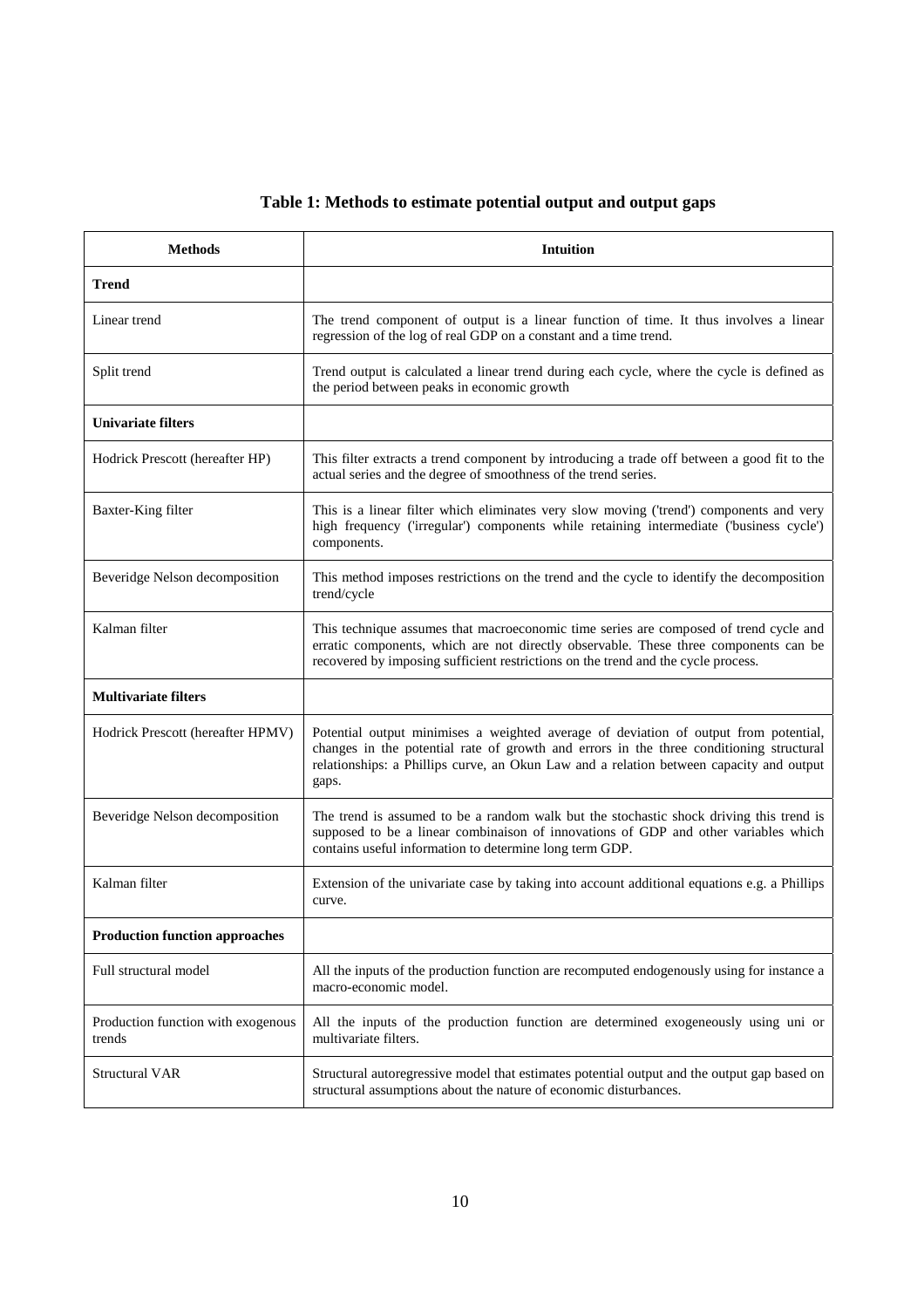39. Although the methods give more or less the same picture in terms of profile the size of the estimated output gap sometimes differ markedly (Canova, 1998). For instance, the trend linear method is found to lead to deeper gaps than the HP filter.<sup>7</sup> Mc Morrow and Röger (2001) find that the HP filter generates larger output gaps than the Kalman filter in the EU countries. By contrast, in the case of New Zealand, Claus et al. (2000) indicate a greater amplitude of output gaps from structural VARs and the Kalman filter than of those from the HP and HPMV. Kuttner (1994) shows that the size of the output gap estimated by the Kalman filter (univariate case) is markedly reduced by including an inflation equation (multivariate case) in the case of the US. In any case, the differences between the amplitude of the output gaps at a point in time have been found to be low compared to the uncertainties surrounding their estimation (Dupasquier et al., 1997).

40. In addition to their own statistical properties, output gap measures are often assessed in light of their relation with other indicators to check whether the different measures give the same picture of the business cycles. Usually the output gaps are compared with capacity utilisation or survey data. In general, available studies suggest that most methods give output gap estimates that are positively correlated with other indicators (Mc Morrow and Röger, 2001; Camba-Mendez and Rodriguez-Palenzuela, 2001). Notable exceptions are the Nelson- Beveridge decomposition and the structural VARs which do not always show a positive correlation with the other business cycle indicators (Mc Morrow and Röger, 2001). Among statistical measures, the HP measure of the gap is found to have a higher correlation with capacity utilisation than methods based on linear trend (Mc Morrow and Röger, 2001). The same authors find that a measure based on the production function approach to be more strongly correlated with other business indicators than a measure generated by a HP filter, though most of the time the difference is not statistically different.

41. Another test is whether estimated output gaps can explain past inflation developments. In general, it is found that output measures have some power in tracking inflation developments (for instance Mc Morrow and Röger, 2001; Chagny and Döpke, 2001), but that a large part of inflation is explained by other factors (see for instance Claus et al., 2000; Slevin, 2001). Mc Morrow and Röger (2001) indicate that the performance of the HP filter and the production function are very similar in this regard. Results reported in Claus et al. (2000) suggest that structural VAR measures of the output gap are less effective at explaining inflation in New Zealand relative to other techniques but Chagny and Döpke (2001) find exactly the contrary for the euro area. Intuitively, methods that make use of an inflation equation (HPMV or multivariate Kalman filter) are likely to track inflation better. Kichian (1999) concludes that multivariate Kalman filter models (which use a price Phillips curve) are useful for estimating output gaps to assess inflationary pressures in Canada<sup>8</sup>. Rünstler (2002) and Proetti et al. (forthcoming) also find that multivariate Kalman filter output gaps are significantly related to inflation in the euro area in recent decades.

42. Output gaps appear to be useful to help predicting short-term future inflation (Camba-Mendez and Rodriguez-Palenzuela, 2001; Slevin, 2001; de Brouwer, 1998). De Brouwer (1998) shows, in the case of Australia, that the introduction of the output gap (independently from the method) implies an improvement in out-of-sample prediction performances compared to an equation without gap. The equations using the HPMV or the production function gaps are those for which the prediction errors are the lowest. Kichian (1999) reports that Kalman filter models perform relatively well in predicting inflation. By contrast, Rünstler (2002) indicates that output gaps generated by a multivariate Kalman filter have only limited leading properties for inflation in the euro area. Orphanides and van Norden (2001) have shown

 $\overline{a}$ 

<sup>7.</sup> The introduction of a time break can diminish the severity of the cycle rending the outcome closer to an HP filter.

<sup>8.</sup> Kichian (1999) estimates the Gerlach and Smets (1999) model with some changes (introduction of unknown structural breaks).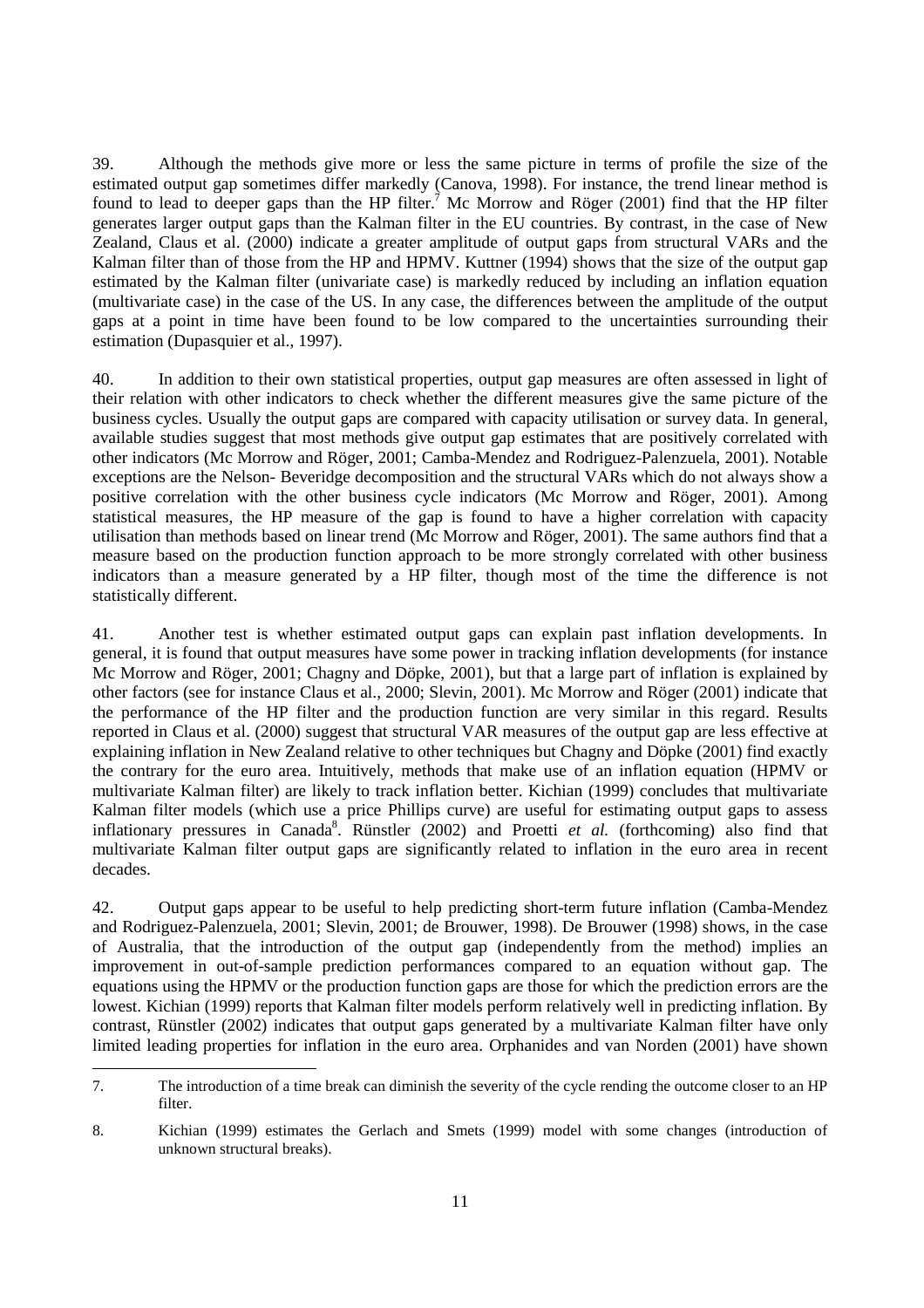that for a variety of methodologies, real estimates of the output gap provides little information in terms of out-of-sample inflation forecast.

43. Rennison (2003) takes a different approach and assesses some alternative measures of the output gap on the basis of their ability to accurately estimate the output gap of an economy by using Monte-Carlo simulations to generate data assuming different processes. Restricting the analysis to HP, HPMV filters and structural VARs, he finds that a combination of the HPMV filter and structural VARs generally produces a more efficient estimate of the output gap at the end of the sample and, in most cases, estimates which are the most highly correlated with the true output gap.

## *The methods in light of the criteria*

44. Following on from the review of differences in results of the various estimation methods, this sub-section examines how they compare against the various criteria highlighted above.

## *Core requirements*

#### *Consistency between priors and the underlying assumptions of the methods*

45. It is generally agreed that potential output and the corresponding output gap should comply with certain statistical properties, the most obvious being stationarity of the gap. However, some methods, with a linear trend being an extreme example, do not ensure this, as they assume the trend is purely deterministic and do not fully extract the stochastic trend component.

46. Some methods assume a process for potential output which is not in line with economic priors. The linear trend method assumes that the supply side of the economy is deterministic and that changes in demand are the prime factors in economic fluctuations. This assumption is difficult to reconcile with the view that potential output is at least in part driven by technology shocks as pointed out by Lippi and Reichlin (1994). Implicitly, the HP filter assumes that the output gap is white noise. This is inconsistent with historical data which show a high degree of persistence of the gap. By contrast, the multivariate Kalman filter approach can specify a wide range of processes for potential output and the output gap and is thus easy to adapt to economic priors. However, when used as a two-sided filter, this method has difficulty in generating sudden breaks of trend, as the effect of breaks is spread out after and before the break. This implies a bias in the trend that should be corrected, if it is believed that a sudden break has effectively occurred.

47. Most of the methods used to estimate potential output fail to incorporate additional relevant economic information (e.g. information on inflation developments and/or unemployment gaps). As already said, univariate filters do not incorporate any economic information. The production function with inputs estimated by uni- or multivariate filters disregards the mutual dependence of the unemployment and output gaps. By contrast, the HPMV can make use of both an Okun law and a Phillips equation (see Annex 1) but their influence depends on weights which are often assigned on a judgemental basis. More generally, one way to incorporate the relevant information on inflation and gaps is to determine potential output and NAIRUs simultaneously. Such a system can be estimated either by standard econometric methods (Adams and Coe, 1990) or by the use of an unobservable components model and the Kalman filter (Apel and Jansson, 1999).

48. A number of priors exist concerning the expected volatility of potential output. In particular, potential output growth is expected to vary over time (as its components, NAIRUs, trend productivity, hours and participation rates, vary), but its volatility is likely to be lower than that of actual GDP. In this regard, estimates of potential output resulting from a linear trend are implausible as they imply a constant rate of potential output growth. This criticism also holds, though to a lesser extent for split time-trend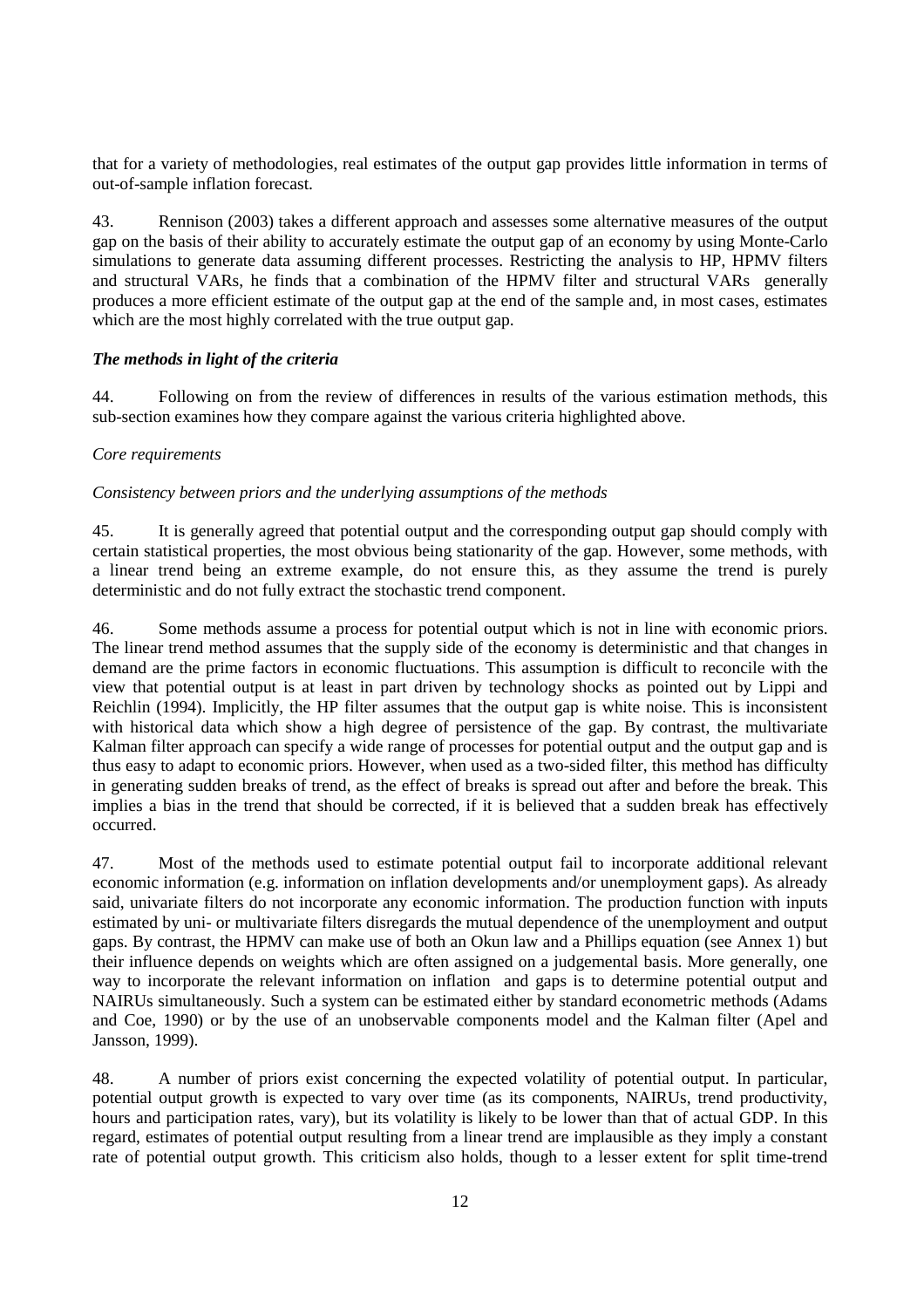methods (as there is no reason to believe that potential output growth varies only between cycles). The Beveridge and Nelson approach implies that much of the variation of the series is attributable to variation in the trend while the cycle component is small and noisy (Morley et al., 2003). Comparing structural VARs with other filtering methods, Mc Morrow and Röger (2001) indicate that the introduction of supply and demand shocks in the determination of the trend and the gap generated by structural VARs can lead to a relatively higher volatility of the trend (compared to the other methods).

49. Regarding the remaining methods, potential output estimates based on the production function method are somewhat sensitive to cyclical factors (as for instance they use series of actual capital stock), but their volatility remains lower than for the majority of the statistical methods (Chagny and Döpke, 2001). However, this depends on how extensive is the use of cyclical factors in the estimation. If for instance a full structural approach is adopted (with a vintage approach to generate capital series) it has been shown that potential output based on a production function approach may be more cyclical than if based on a standard HP filter (See Mc Morrow and Röger, 2001). More generally, the degree of volatility in estimates from statistical filters also depend on the smoothness parameters applied. All in all, most methods (except the linear trend and Beveridge-Nelson decomposition) appear to give acceptable estimates in terms of volatility, and a ranking/choice between methods would clearly have to depend on more specific user priors.

50. The length of cycles implicit in output gap estimates may also conflict with priors though this may have less to do with the chosen method than with how it is actually implemented. In particular, the implied length of the cycles is sensitive to the data and to the smoothness parameter used in the estimation, for instance the  $\lambda$  in a HP filter. This said, it appears that in general statistical measures imply relatively short cycles whilst economic measures tend to allow for persistent output gaps and therefore longer cycles (Chagny and Döpke, 2001; Claus et al., 2000; Scott, 2000<sup>9</sup>). In theory, the Baxter-King filter produces output gaps which satisfy any constraint the user has on the length of the cycle. In fact, as it is only an approximation of an ideal filter, the separation between trend and cycle does not satisfy exactly the given constraint. Regarding the multivariate methods, Saint-Amant and van Norden (1997) report that the HPMV method gives (in the case of Canada) much longer cycles than the usual definition of a typical business cycle (see e.g. Burn and Mitchell, 1946). Comparing the multivariate Beveridge-Nelson decomposition, structural VARs and the Cochrane method<sup>10</sup> on US data, Dupasquier et al. (1997) indicate that only structural VARs generate output gaps with a length that is consistent in most cases, with traditional notions of business cycle length.

## *Transparency*

 $\overline{a}$ 

51. Transparency requires the estimation technique and all the steps of the estimation process to be explainable. In this regard, a useful method should have an intuitive explanation. This criterion is nonetheless not very discriminating as most methods have an intuitive explanation (see Table 1), even those which in fact utilise sophisticated techniques (e.g. the band-pass filter or Kalman filter estimations). A more important condition is that all assumptions made for the estimation can be justified.

52. Although statistical methods are often considered as more transparent than economic methods because they incorporate only a limited set of information, their estimates also depend heavily on technical assumptions that are not always easy to justify. For instance, the choice of the lambda parameter in the

<sup>9.</sup> Scott (2000) reports cycles for New Zealand of higher duration for linear trends and Kalman filter and lower duration for cycles generated by the HP filter, HPMV and band pass filter.

<sup>10.</sup> Cochrane (1994) method uses a two-variable VAR including GDP and consumption and the cointegration between the two variables to identify the permanent and transitory components of GDP.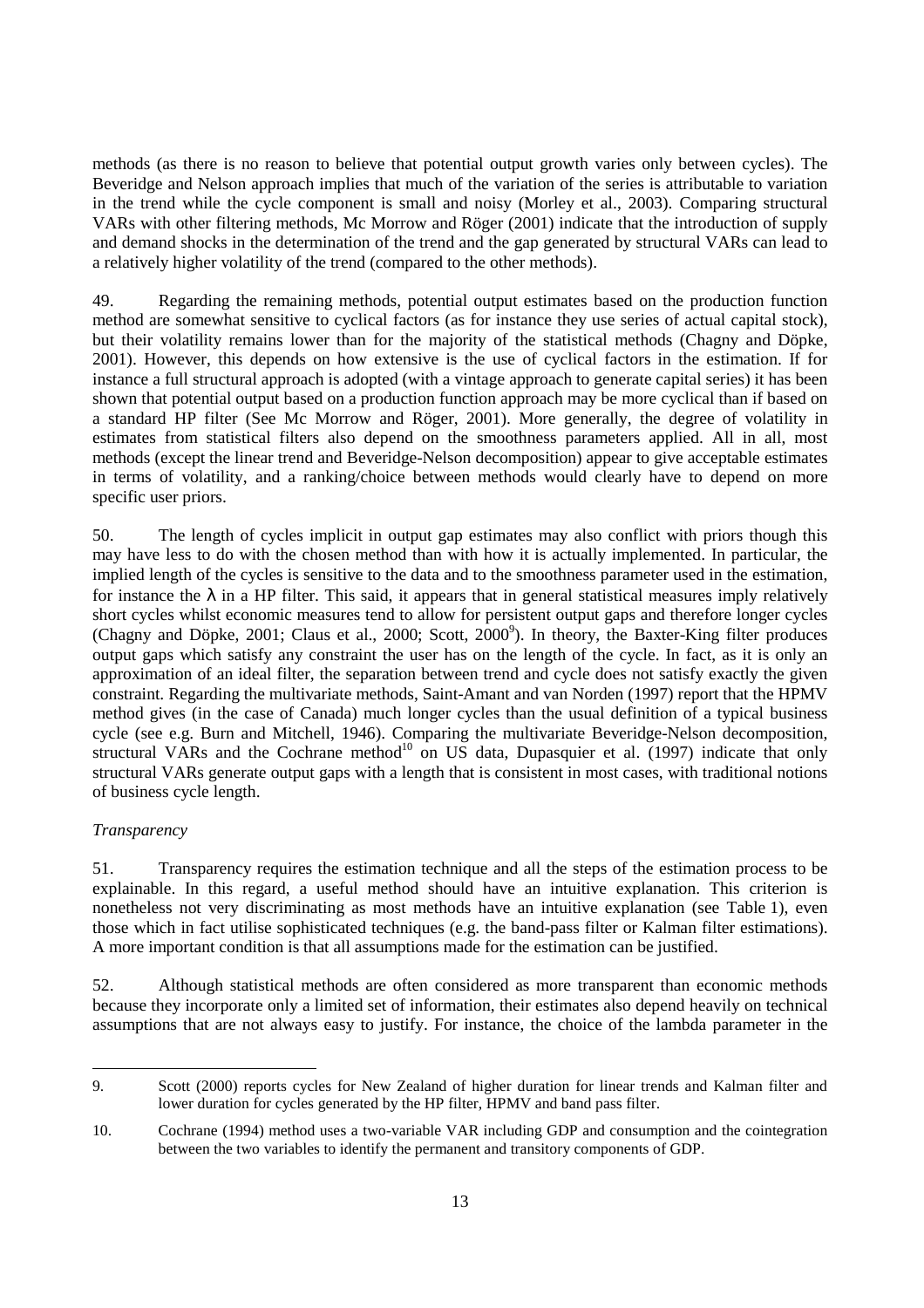Hodrick Prescott filter is still controversial<sup>11</sup> and the estimates obtained are sensitive to this parameter. <sup>12</sup>In the same vein, the weight used in the HPMV filter to introduce economic information is also subject to discussion as well as the smoothness parameter (the so-called signal-to-noise-ratio) in the Kalman filter estimation. In theory, a production function approach is more transparent as it is easier to single out the different components of potential output estimates and to give an economic explanation of their assumed pattern. In practise, however, very often the production function approach is a hybrid method with inputs obtained by univariate filters, very often the HP filter. Moreover, this method relies on assumptions made on specification of the production function, which are still open to discussion.

## *Size of the revisions between real time and ex-post estimates*

53. For credibility purposes, it may be important that revisions between real time and ex-post estimates are not too large. Linear and mechanistic filters appear to be quite sensitive to the estimation period and thus likely to imply large revisions. Using univariate filters, Orphanides and van Norden (1999) show that revisions may be of important amplitude in the case of the US output gap (of the same order as the size of the gap itself). These revisions reflect uncertainties surrounding the model parameters rather than simple data revisions. Cayen and van Norden (2002) found similar results for Canada. Nelson and Nikolov (2001) also report large mismeasurements for the United Kingdom, but reflecting above all data revisions in actual GDP.

54. Regarding multivariate filters, the expected size of the revision depends on the specific techniques. Camba-Mendez and Rodriguez-Palenzuela (2001) find that multivariate Kalman filter models of the output gap as well as multivariate Beveridge- Nelson or structural VAR approaches show small revisions between real-time and final estimates for the euro area and the US. These revisions are likely to be reduced by the introduction of relevant economic information. Planas and Rossi (2000) show that incorporating information on inflation improves the accuracy of real time estimates of potential output. This contrasts with Orphanides and van Norden (2001), Gaiduch and Hunt (2000) and Cayen and van Norden (2002) who report that multivariate methods that incorporate information about inflation are subject to large revisions between real-time and final estimates. Real time estimates can also be improved by using information contained in cyclical co-movements of output with factor inputs and business cycles indicators (Rünstler, 2002; Proetti et al., forthcoming). Focusing on the end of the sample, however, it appears that two-sided filters give a higher weight to the end of sample observations, which are likely to be significantly revised. As a result, their estimates are likely to experience higher revisions than those produced by production function approaches at the last points of the estimation. However, as already mentioned, the latter techniques may also use input based on two-sided filters and thus be subject to revision. Another important feature is that the production function approach gives information on the contributions to potential growth and thereby makes it easier to justify any update.

## *Estimation of uncertainties*

 $\overline{a}$ 

55. In recent years, there has been a growing debate on the influence of output gap uncertainties on economic policy (see Box 2 for a discussion on the implications of such uncertainty for monetary policy).

12. In a cross country analysis, there is also the issue of whether the same  $\lambda$  should be applied to all the countries. Assuming all the actual series have the same order of integration and priors on the 'critical' length of cycle in each country do not differ, then a common  $\lambda$  could be warranted.

<sup>11.</sup> Criteria have been proposed for the choice of  $\lambda$  (e.g. by Kaiser and Maravall (1999)). They propose to choose the value of  $\lambda$  for which the variance of the cyclical component is mostly determined by cycles around the 'critical' length (cycles with length longer than the 'critical' length are allocated to the trend component and cycles with shorter length to the cyclical component). However, they do not document how to select the 'critical' length.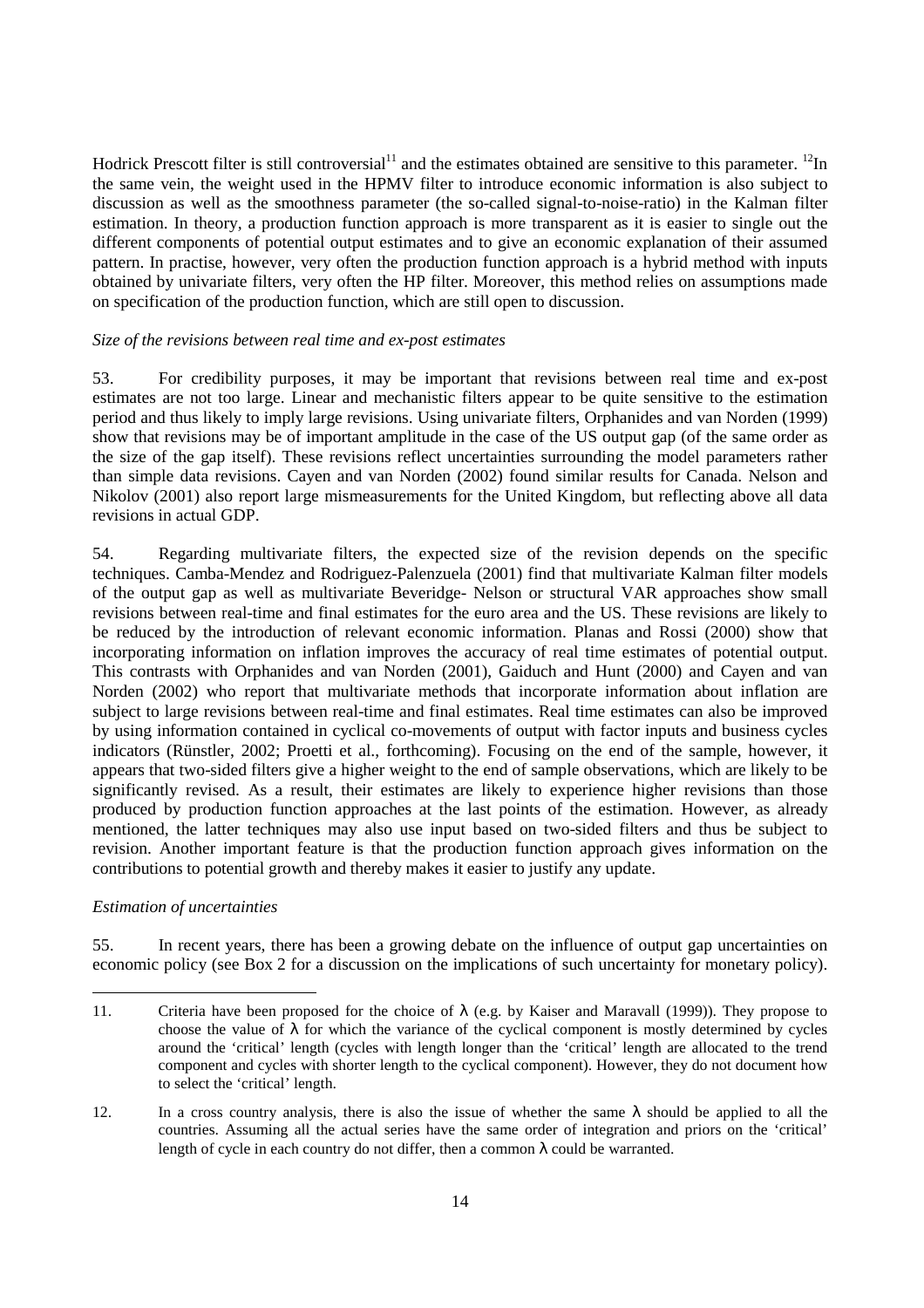Against this background, a policy maker is likely to need, in addition to the potential and output gap estimates some information on their precision, in order to qualify these estimates. Amongst the different methods, the use of the Kalman filter approach has been justified by its ability to provide additional information on the uncertainties surrounding the estimates. $^{13}$ 

## *User specific requirements*

## *Information needed*

 $\overline{a}$ 

56. Statistical methods are obviously more parsimonious than economic methods as they only make use of the GDP series itself. Amongst the economic methods, the multivariate filters (which usually add no more than three equations to the filter) appear to need less data than a full structural model. In practise, however, given that in general most data are easy to access, the quantity of information needed might not be as important a constraint nowadays as it was few decades ago. Nonetheless, it remains important to try to restrict the quantity of data needed to keep the estimation process manageable and transparent, in particular in a context of cross country estimation. It is also a meaningful criterion for some countries which are still lacking reliable economic data (e.g. Eastern European countries as well as most developing countries). In addition to the quantity of information, the nature of information used in the various techniques is also different. For instance, two-sided filters use both past and future observations whilst techniques based on the production function, the Beveridge-Nelson decomposition or structural VARs use past information only. The use of a two-sided filter typically implies a need to predict information in order to provide estimates of potential for the current period, which is more demanding than using historical data.

## *Ability to detect persistent structural changes at the end of the sample*

57. As mentioned, the property of the output gap estimates at the end of the sample is crucial for policy makers who are mostly interested in recent and future economic developments. To this extent a method like the Baxter-King filter which provides no estimate at the end of the sample is of little use. From a policymaker viewpoint, it is moreover important to detect any structural changes, particularly at the end of the sample. In this regard, the imposition of constraints such as the gap being zero on average over the cycle might reduce the ability of the method to detect such persistent breaks. Indeed, implicitly, having a symmetric gap is a way to ensure that actual and trend GDP move closely and that the trend tends to oscillate around actual GDP. By contrast leaving out this constraint allows the gap to be persistent over certain periods (e.g. because for a certain time expectations differ from observed inflation). For instance, if the inflation response is asymmetric, the economy will on average not be at potential if inflation is to be stabilised. Most univariate techniques (in particular the HP filter) but also some multivariate techniques (e.g. HPMV) assume some kind of symmetry of the gap. By contrast, multivariate techniques (in particular the Kalman filter) can be specified so that the output gap is not forced to be on average zero. Similarly, the production function method does not impose this restriction.

<sup>13.</sup> In fact any method that can be re-written in a state-space model, and be estimated by a maximum likelihood estimation, can provide estimated standard errors surrounding the estimation (see Hamilton, 1986). In particular, Harvey (1985) shows that the HP filter can be re-written in a state space format. Boone (2000) extends this result to the multivariate case. As a result, although it is not often done in the literature, both the HP filter and the HPMV can also provide information of the precision of their estimates.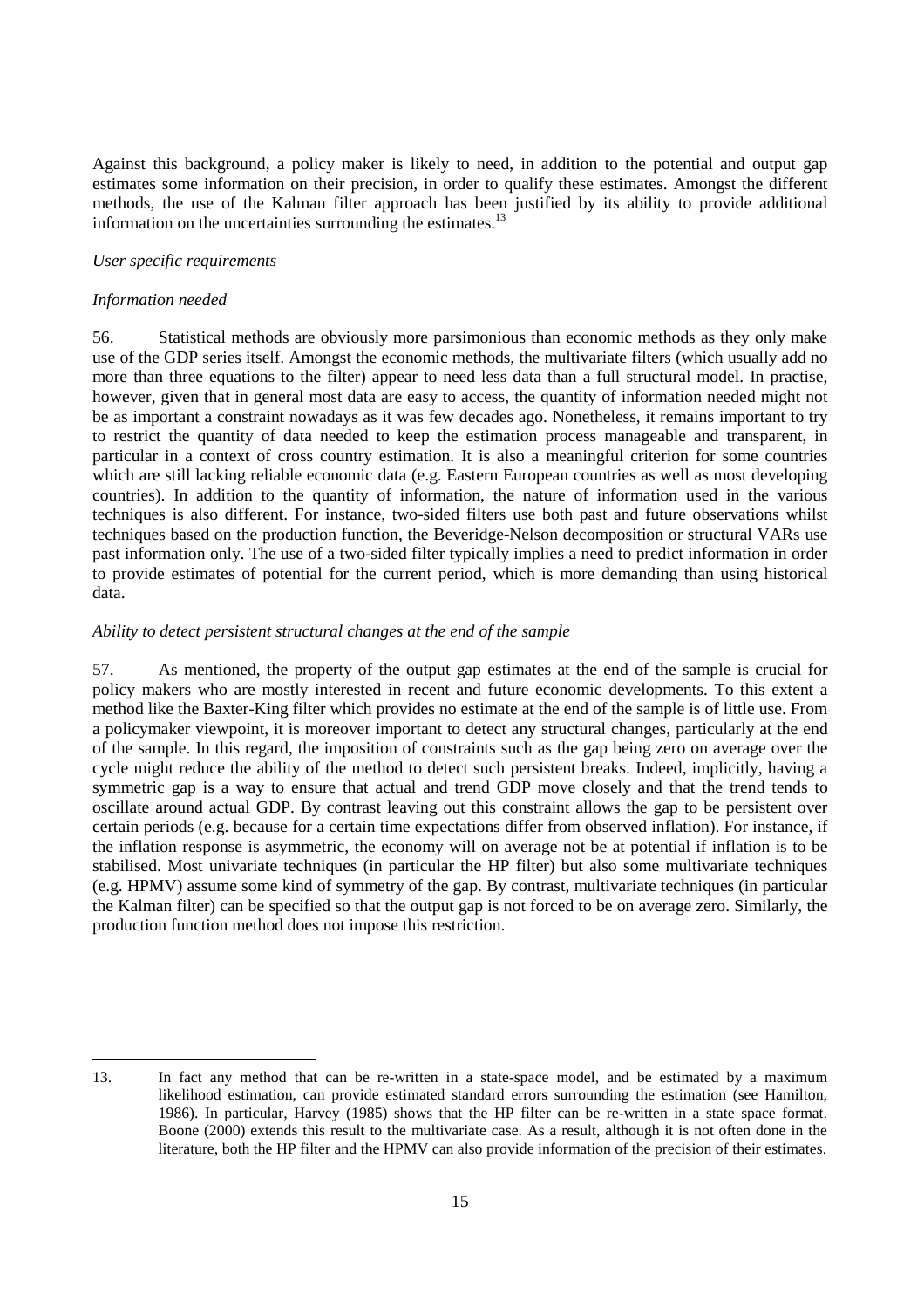#### **Box 2. Uncertainty and the use of potential in monetary policy formulation**

There is by now widespread consensus that monetary policy should focus on ensuring medium-term price stability. Countries differ as to whether output stabilisation has a similar status as an objective (eg. the United States) or is of lower rank in a lexicographic ordering of objectives (eg. the euro area). In either case, to improve the trade-off between variability of output and inflation the objective should be pursued in a forward-looking manner. Since estimates of the current (and projections of the future) output gap provide information on future inflation trends, monetary policy should respond to developments in the output gap independently of whether output stabilisation is a first order objective or not. This role of the output gap has been encapsulated most prominently in the various versions of the Taylor rule for setting policy controlled interest rates and which link these to the equilibrium real interest rate, actual inflation and the output gap.

The usefulness of the output gap for the setting of monetary policy depends on the accuracy with which it is measured. Various papers have shown that the more noise there is in the measurement of the output gap, the smaller its weight should be in the Taylor rule (eg. Smets, 1998; Orphanides et al., 1999). Furthermore, estimates of output gaps have sometimes been systematically biased and reliance on them have arguably led to serious policy mistakes. The most prominent example is perhaps the systematic rise in US inflation from the second half of the 1960s through to 1980 when the output gap estimates by the Council of Economic Advisors tended to show slack in the economy (Orphanides et al., 1999). Although the absence of official output gap estimates makes the argument more tenuous, Nelson and Nikolov (2001) argue based on real-time statistical releases and statements by policy-makers that mis-judgements about the output gap contributed strongly to UK inflation during the 1970s and 1980s. As well, ex post revisions of output gaps measures have been shown to predominantly relate to changes in potential as opposed to actual output (Orphanides and van Norden, 2002).

This said, estimates of output gaps have likely improved as a result of better techniques and better understanding of the economic mechanisms operating. In a study for Australia, Gruen et al.(2002) argue that real-time estimates of output gaps over the past 28 years based on a flexible Phillips-curve framework were un-biased and highly correlated with estimates based on full historical knowledge.

Having phrased the discussion above in terms of the Taylor rule, it should be recognised that, in practice, no central bank would set interest rates just on the basis of this rule. Rather, it may be more of a communications device and/or one among several internal yardsticks for judging the appropriateness of policy interest rates. There is much more information available to central banks about the future path of inflation (and output) than is contained in an estimated output gap, even if the latter may have a predictive value that stretches out relatively far compared to other indicators. Hence, even with considerable uncertainty about the magnitude of the output gap (or indeed its impact on inflation at any particular moment in time) central banks are able to set interest rates in a forward looking mode.

#### *Reliability of the estimates at the end of the sample*

58. The end-point problem is a typical feature of two-sided filters which use future data to estimate the current level of potential output. Near to the end of the sample, less information is available regarding the persistence of shocks rending the decomposition trend-cycle less reliable. In contrast, the Beveridge-Nelson decomposition, as well as the structural VARs and the production function approaches, which are purely backward methods, do not suffer from the end-point problem. End-point problems can also occur when the estimation is not run under a number of finite cycles, for instance for the linear trend technique: if the beginning and the end do not reflect similar point in the cycle, then the trend will be pulled upwards or downwards towards the path of actual output for the first few and the last few observations (Giorno et al., 1995).

59. Amongst the two-sided filters, the HP filter has been highly criticised for serious end-point problems. Baxter and King (1995) show that close to the end point (especially the last 3 to 4 observations), the HP filter not only eliminates the low frequency cycles it is supposed to eliminate but also has a tendency to underestimate cycles with higher frequencies. This will affect cyclical components with a period larger than 4 years. Only cycles with shorter periods will be passed fully. This implies that, if no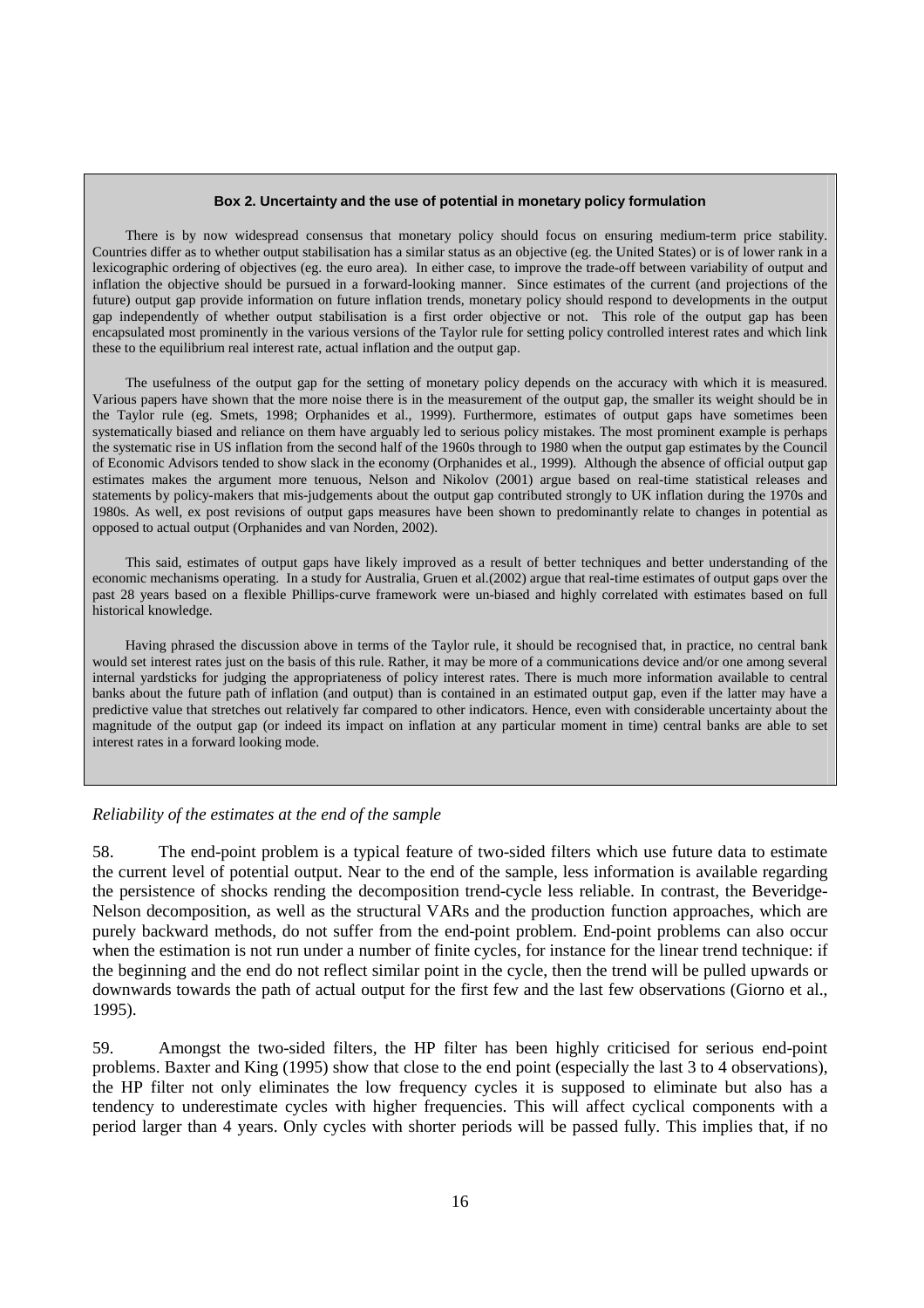corrective measures are taken, the HP filter produces a series for the output gap which underestimates the length of the cycle close to the end point.

60. A number of solutions have been put forward to reduce - at least partially - the end point problem. The most frequently used solution has been to extend the dataset with forecasts. However, for techniques that need to be applied on a number of complete cycles, this raises the problem of the the number of periods that need to be added to finish off the current cycle<sup>14</sup>. Moreover, the resulting estimates are going to be influenced by forecasts (especially in two-sided filters), with a risk that the filter reproduces the assumptions behind the forecast data rather than providing additional information. In practise, it appears that generally forecasters tend to predict in the medium run economic growth close to the historical average. As a result, the use of these forecasts can lead to important policy failures (see part 1). Against this background, one-sided filters which do not suffer from the end-point problem are likely to be preferred.

## *Conclusions from the review*

61. The preceding overview does not provide firm conclusions as to which methods are preferable from a policymaker viewpoint, but nonetheless highlights some important points:

- Although it is difficult to give a universal ranking of the methods, the statistical methods (trend and univariate filters) seem to be have more shortcomings than the economic methods (particularly, multivariate filters and production function approaches). This is particularly so on the 'consistency with priors' and the 'difference between real-time and final estimates' criteria. Amongst the multivariate filters, the Kalman filter appears to pass most of the criteria but it is not the most transparent method and, when used as a two-sided filter, is affected by the end point problem. By contrast, the production function approach is somewhat more transparent and has no direct end-point problem, but does not provide information on uncertainties. Moreover, there is an issue as to how inputs to this approach are constructed. As a result, the choice between these methods will depend on the priors and priorities of the user.
- Whatever method is used, it is necessary to make a critical and a non mechanical use of it (in particular, it is important to bear in mind its underlying assumptions and its shortcomings).
- Most methods provide estimates with a similar overall profile of potential output and, to some extent output gaps, but there are large divergences on the assessment of the magnitude of the output gap.

 $\overline{a}$ 14. In the case of the HP filter, Kaiser and Maravall (2001) show that the HP filter can be obtained with a Wiener-Kolmogorov filter, and using the latter only 4 years of forecast are needed to overcome the end point problem.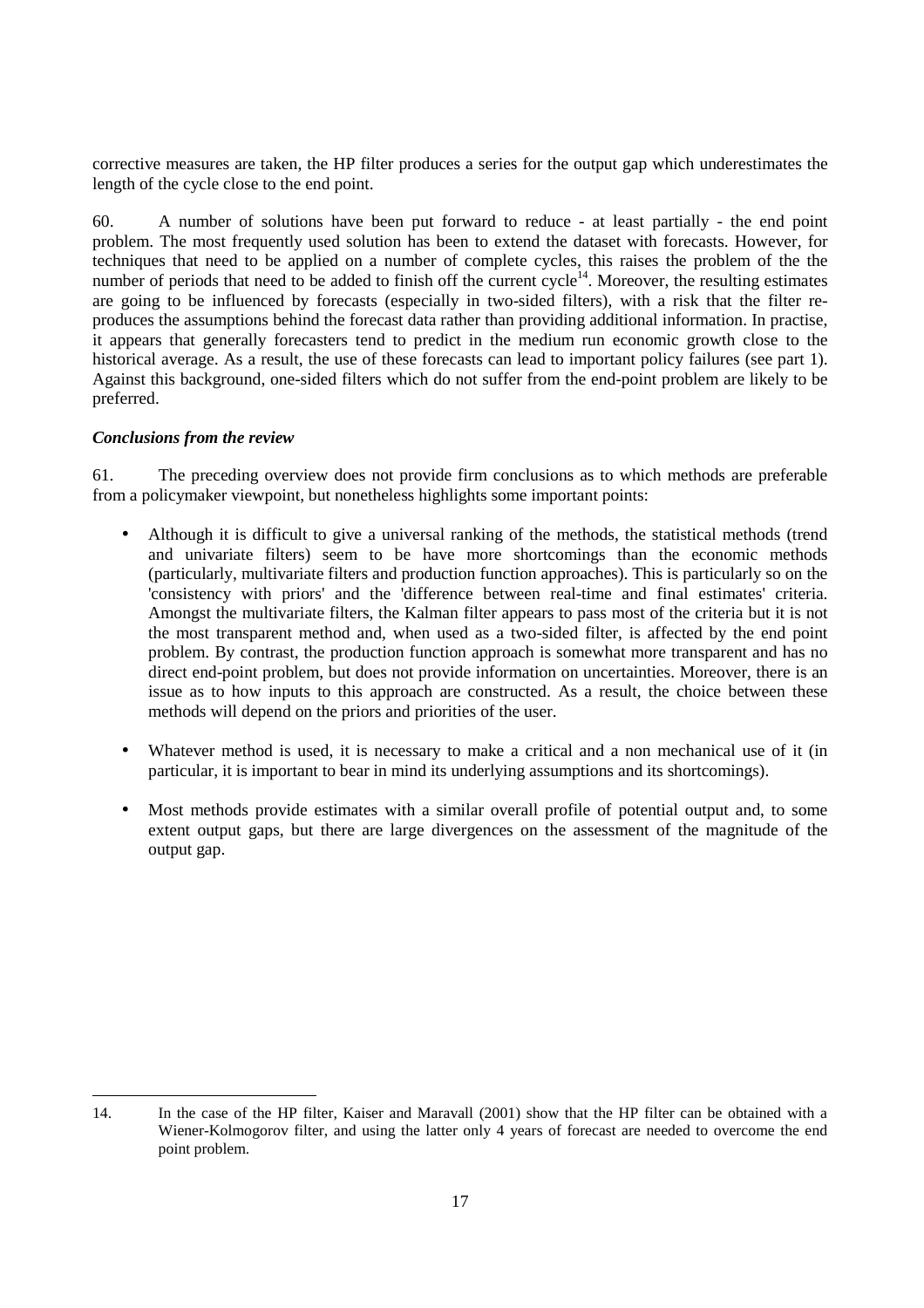#### **REFERENCES**

- Adams C., D.T. Coe (1990), A system approach to estimating the national rate of unemployment and potential output for the United States, IMF Staff Papers, Vol 37, n°2, June
- Apel M., P. Janson (1999), System estimates of potential output and the nairu, Empirical Economics 24: 373-388
- Baxter M., R.G. King (1995), Measuring business cycles: approximate band-pass filters for economic series, NBER Working paper, n°5022
- Beveridge S., C.R. Nelson (1981), A new approach to the decomposition of economic time series into permanent and transient components with particular attention to measurement of the business cycle, Journal of Monetary Economics, Vol. 7
- Blanchard O. J., D. Quah (1989), The dynamic effect of aggregate demand and supply disturbances, American Economic Review, n°79
- Bolt W., P.J.A. van Els (1998), Output gap and inflation in the EU, de Nederlandsche Bank working paper series 550
- Boone L . (2000), Comparing semi-structural methods to estimate unobserved variables : the HPMV and Kalman filter approaches, OECD Economic Department Working Paper, n° 240
- Bouthevillain C., P. Cour-Thimann, G. van den Dool, P. Hernandez de Cos, G. Langenus, M. Mohr, S. Momigliano, M. Tujula (2001), Cyclically adjusted budget balance: an alternative approach, ECB Working Paper n°77, September
- de Brouwer G. (1998), Estimating output gaps, Research Discussion Paper 9806, Reserve Bank of Australia
- Burns A., W.C. Mitchell (1946), Measuring business cycles, National Bureau of Economic Research
- Butler L. (1996), A semi-structural method to estimate potential output:combining economic theory with a time-series filter, The Bank of Canada's New Quarterly Model, Part 4, Technical Report n°77
- Camba-Mendez G., D. Rodriguez-Palenzuela (2001), Assessment criteria for output gap estimates, ECB Working Paper 54
- Canova F. (1998), Detrending and business cycles facts, Journal of Monetary Economics 41(3), 475-512
- Cayen J-P., S. van Norden (2002), la fiabilité des estimations de l'écart de production au Canada, Banque du Canada, Document de travail 2002-10
- Cerra V., S. Chaman Saxena (2000), Alternative methods of estimating potential output and the output gap : an application to Sweden, IMF WP/00/59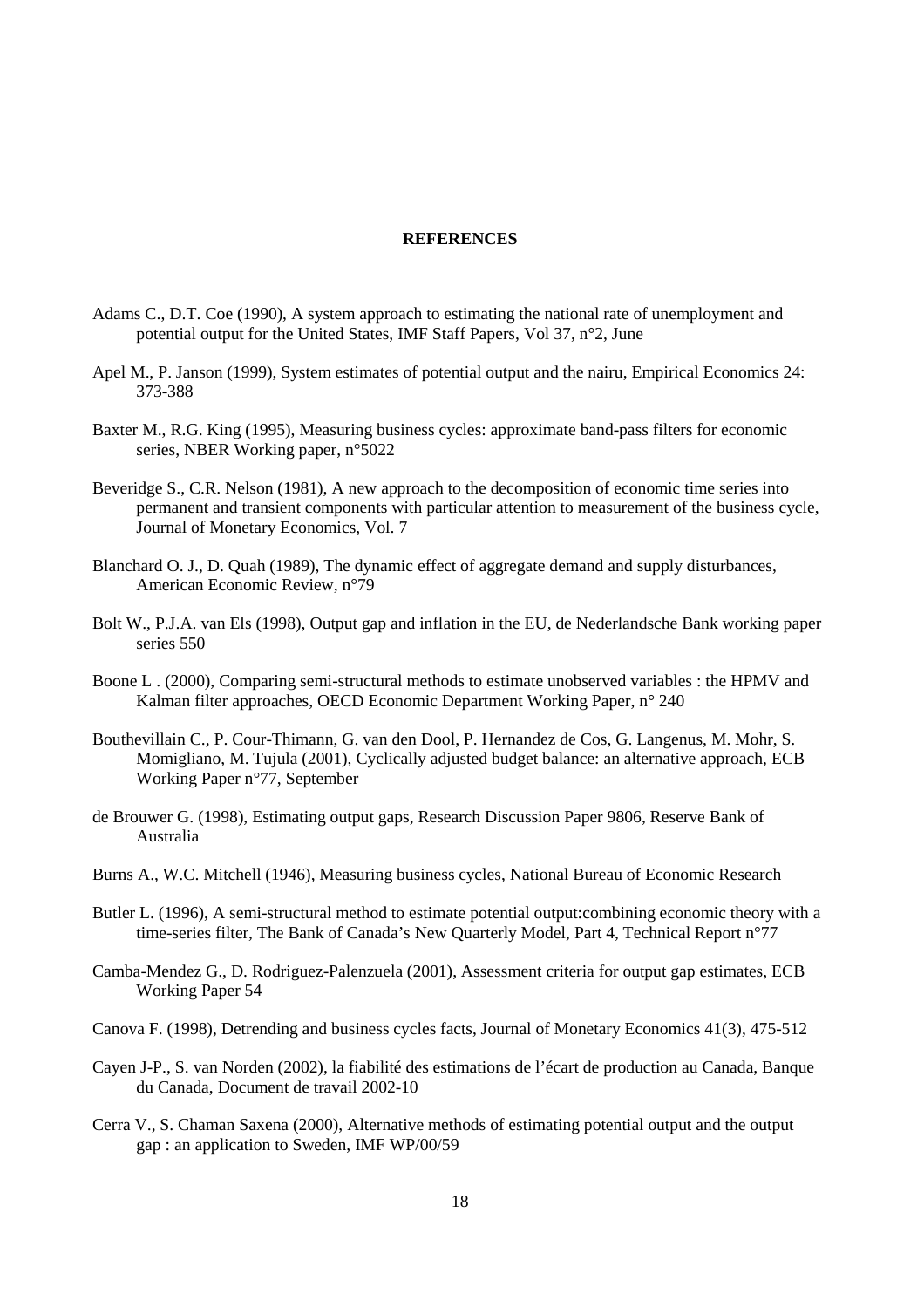- Chagny O., J. Döpke (2001), Measures of the output gap in the euro-zone: an empirical assessment of selected methods, Kiel Working Paper n°1053, June
- Claus I. (2000), Is the output gap a useful indicator of inflation, Reserve Bank of New Zealand, Discussion Paper Series n°2000/05
- Claus I., P . Conway, A. Scott (2000), The output gap: measurement, comparisons and assessment, Reserve Bank of New Zealand Research Paper, n°44
- Cochrane J.H. (1994), Permanent and transitory components of GNP and stock prices, Quarterly Journal of Economics 109(1), pp241-65
- Cogley T., J.M. Nason (1995), Effect of the Hodrick-Prescott filter on trend and difference stationary time series: implication for business cycle research, Journal of Economic Dynamics and Control 19, 253- 278
- Cooley T.J., Dwyer (1998), Business cycle analysis without much theory: a look at structural vars, Journal of Econometrics, 83, 57-88
- De Masi P. (1997), IMF estimates of potential output : theory and practice, Staff Studies for the World Economic Outlook, December
- Denis C., K. Mc Morrow and W. Röger (2002), Production function approach to calculating potential growth and output gaps – estimates for the EU Member States and the US, ECFIN Economic paper, n°176
- Dupasquier C., A. Guay, P. St-Amant (1997), A survey of alternative methodologies for estimating potential output and the output gap, Journal of Macroeconomics 21:577-595
- European Central Bank (2000), Potential output growth and output gaps; concepts, uses and estimates, Monthly Bulletin, June
- Elmeskov J. (1993), High and Persistent unemployment: assessment of the problem ans its causes, OECD Economic Department Working Paper, n°132
- Fagan G., J. Henry, R. Mestre (2001), An area-wide model for the euro area, ECB working paper 42
- Forni M., L. Reichlin (1998), Cyclical adjustment of government budget balances: evaluation of alternative trend estimation methods and of the cyclical sensitivity of budgetary components, Internal study for the DG ECFIN, July
- Gaiduch V., B. Hunt (2000), Inflation targeting under potential output uncertainty, Reserve Bank of New Zealand, DP2000/08
- Gerlach S., F. Smets (1999), Output gaps and monetary policy in the EMU area, European Economic Review 43
- Giorno C., P . Richardson, D. Roseveare, P. van den Noord (1995), Estimating potential output, output gaps and structural budget balances, OECD Economic Department Working Paper, n°157
- Hamilton J. D. (1986), A standard error for the estimated state vector of a state-space model, Journal of Econometrics, 33, 387-97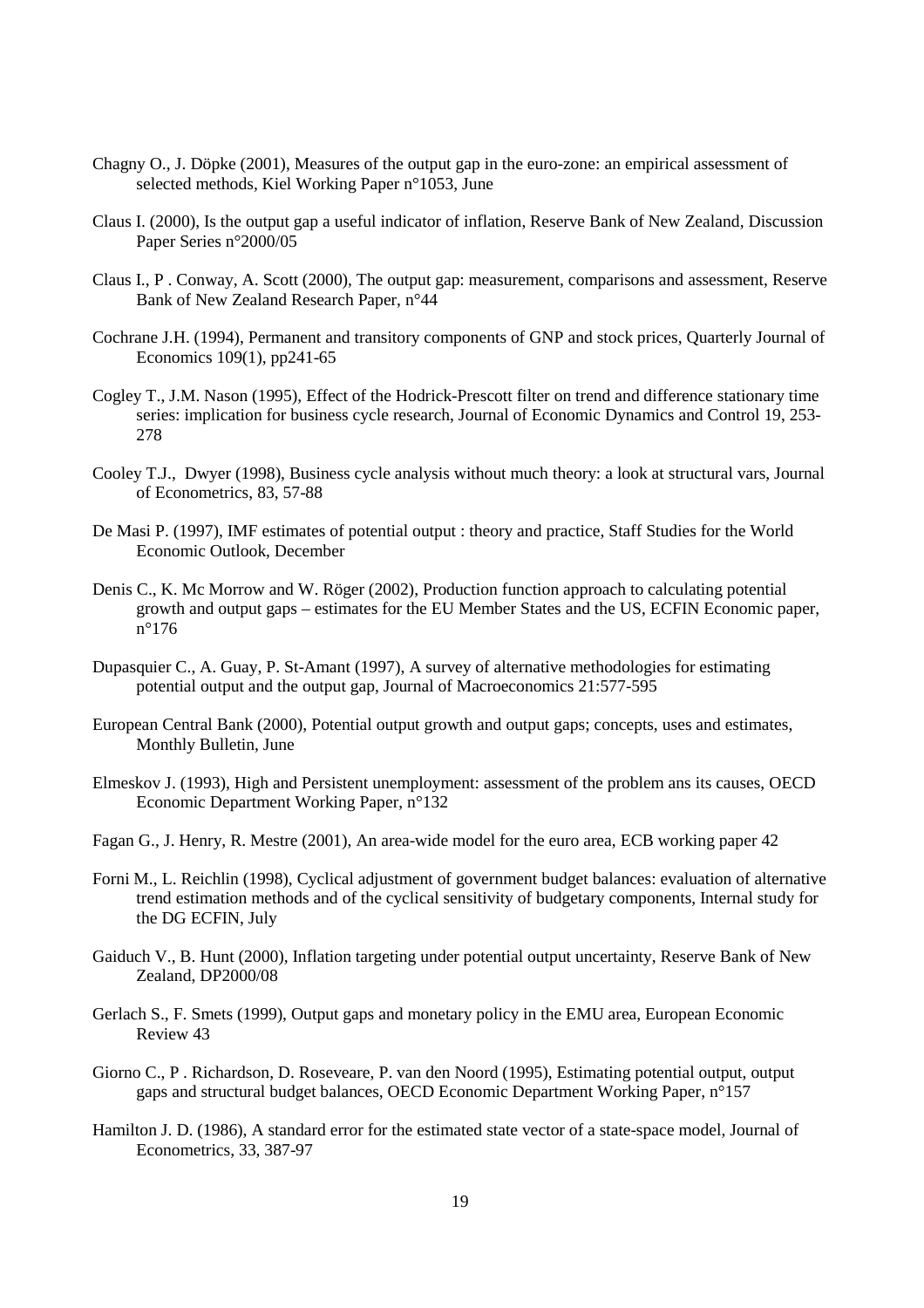- Harvey A.C. (1985), Trend and cycles in macroeconmic time series, Journal of Business and Economic Statistics 3: 216-27
- Harvey A.C., A. Jaeger (1993), Detrending, stylised facts and the business cycle, Journal of Applied Econometrics 8, pp. 231-47
- Hodrick R.J., E.C. Prescott (1997), Postwar US business cycles: an empirical investigation, Journal of Money, Credit and Banking 29:1-16
- IMF (2002), United States Selected Issues, Chapter 1
- Kaiser R., A. Maravall (1999), Estimation of the business cycle : a modified Hodrick-Prescott, Banco de España, Servicio de Estudios, Documento de Trabajo, n°9912
- Kaiser R., A. Maravall (2001), Measuring business cycles in economic time series, Lecture Notes in Statistics 154, New York; Springer-Verlag
- Kichian M. (1999), Measuring potential output with a state space framework, Working Paper 99-9, Bank of Canada
- King R. G., S.T. Rebelo (1993), Low frequency filtering and real business cycles, Journal of Economic Dynamics and Control
- Kuttner K.N. (1994), Estimating potential output as a latent variable, Journal of Business and Economic Statistics 12, pp. 361-68
- Laxton D., R. Tetlow (1992), A simple multivariate filter for the measurement of potential output, Technical Report n°59, Bank of Canada
- Lippi M., L. Reichlin (1994), Diffusion of Technical change and the decomposition of output into trend and cycle, Review of Economic Studies 61(1), pp. 19-30
- Mc Morrow K., W. Röger (2001), Potential output: measurement methods, "new" economy influences and scenarios for 2001-2010, ECFIN Economic Paper n°150
- Mise E., K. Tae-Hwan, P. Newbold, On suboptimality of the Hodrick-Prescott filter at time series endpoints, mimeo, University of Edinburg, University of Nottingham
- Morley J.C., C.R. Nelson, E. Zivot (2003), Why are Beveridge-Nelson and Unobserved components decompositions of GDP so different?, Review of Economics and Statistics, Vol. 85, no 2, May
- Murray C.J. (2002), Cyclical properties of Baxter-King filtered time series, University of Houston
- Nelson E., K. Nikolov (2001), UK inflation in the 1970s and the 1980s : the role of output gap mismeasurement, Bank of England working paper series 148
- Orphanides A., S. van Norden (1999), The reliability of output gap estimates in real time, Board of Governor of the Federal Reserve System, Finance and Economics Discussion Series, 99/38
- Orphanides A., S. van Norden (2001), The unreliability of output gap estimates in real time, WP 2001s-57, Cirano, Montreal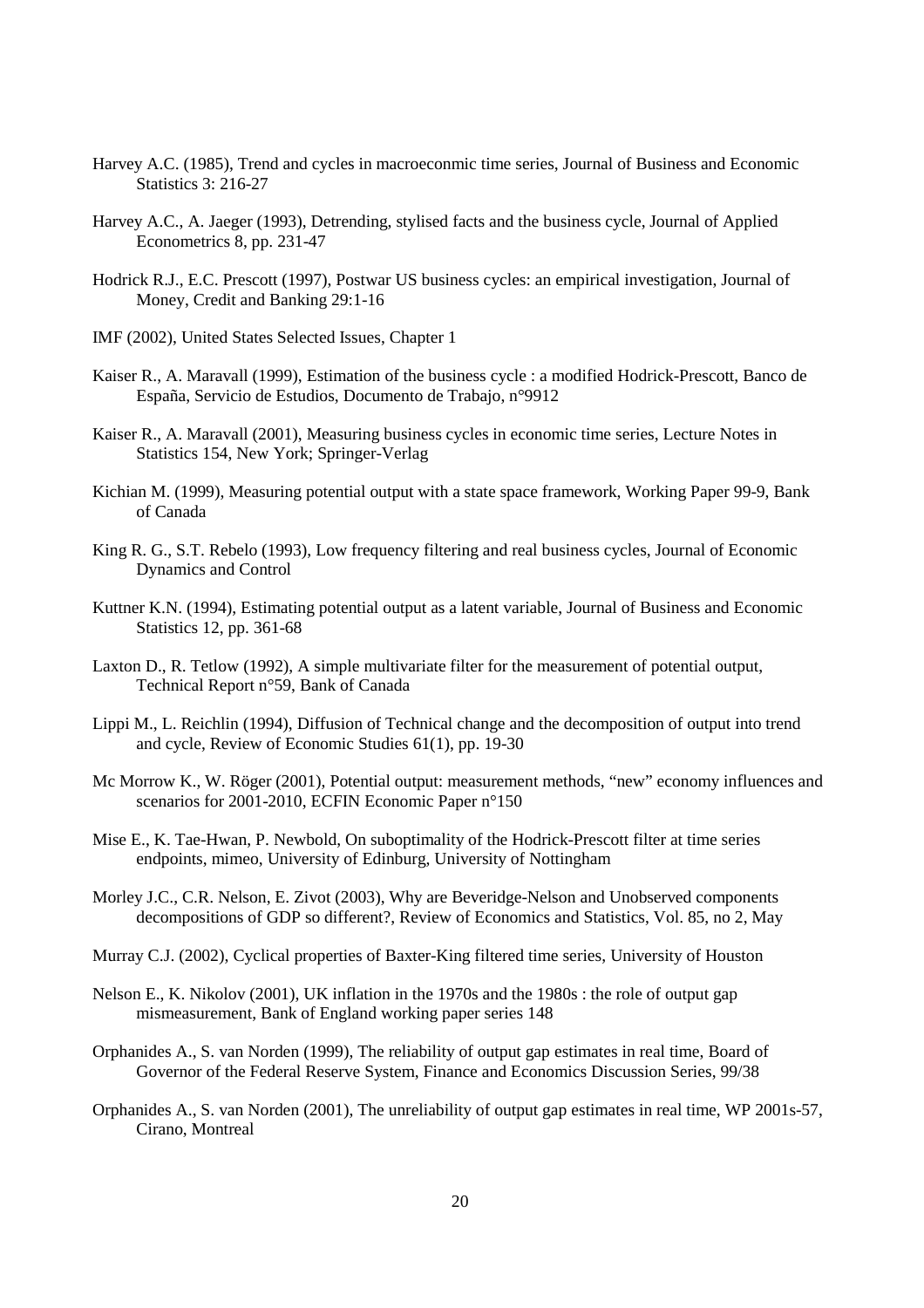- Quah D. (1992), The relative importance of permanent and transitory components: identification and some theoretical bounds, Econometrica 60:107-118
- Planas C., A. Rossi (2000), Univariate versus bivariate decomposition and reliability of real-time output gap estimates, Institute for systems, informatics and safety, TP361, Joint Research Centre of European Commission
- Proetti T., A. Musso, T. Westermann (forthcoming), Estimating potential output and the output gap for the euro area: a model-based production function approach, ECB working paper
- Razzak W., R. Dennis (1995), The output gap using the Hodrick-Prescott filter with a non-constant smoothing parameter: an application to New Zealand. Reserve Bank of New Zealand Discussion Paper n° 95/8
- Rennison A. (2003), Comparing alternative output gap estimator: a monte carlo approach, Bank of Canada, Working Paper 2003-8
- Richardson P., L. Boone, C. Giorno, M. Meacci, D. Rae, D. Turner (2000), The concept, Policy use and measurement of structural unemployment: estimating a time-varying nairu across 21 OECD countries, OECD Economic Department Working Paper n°250, June
- Rünstler G. (2002), The information content of real-time output gap estimates: an application to the euro area, ECB Working Paper n°182
- Saint-Amant P., S. van Norden (1997), Measure of the output gap: a discussion of recent research at the bank of Canada, Technical Report n°79
- Scott A. (2000), Stylised facts from output gap measures, Reserve Bank of New Zealand, Discussion Paper Series
- Slevin G. (2001), Potential output and the output gap in Ireland, Central Bank of Ireland technical paper, 5/RT/01, September
- Turner D., P. Richardson and S. Rauffet (1996), Modelling the supply side of the seven major OECD economies, OECD Economic Department Working Paper n°167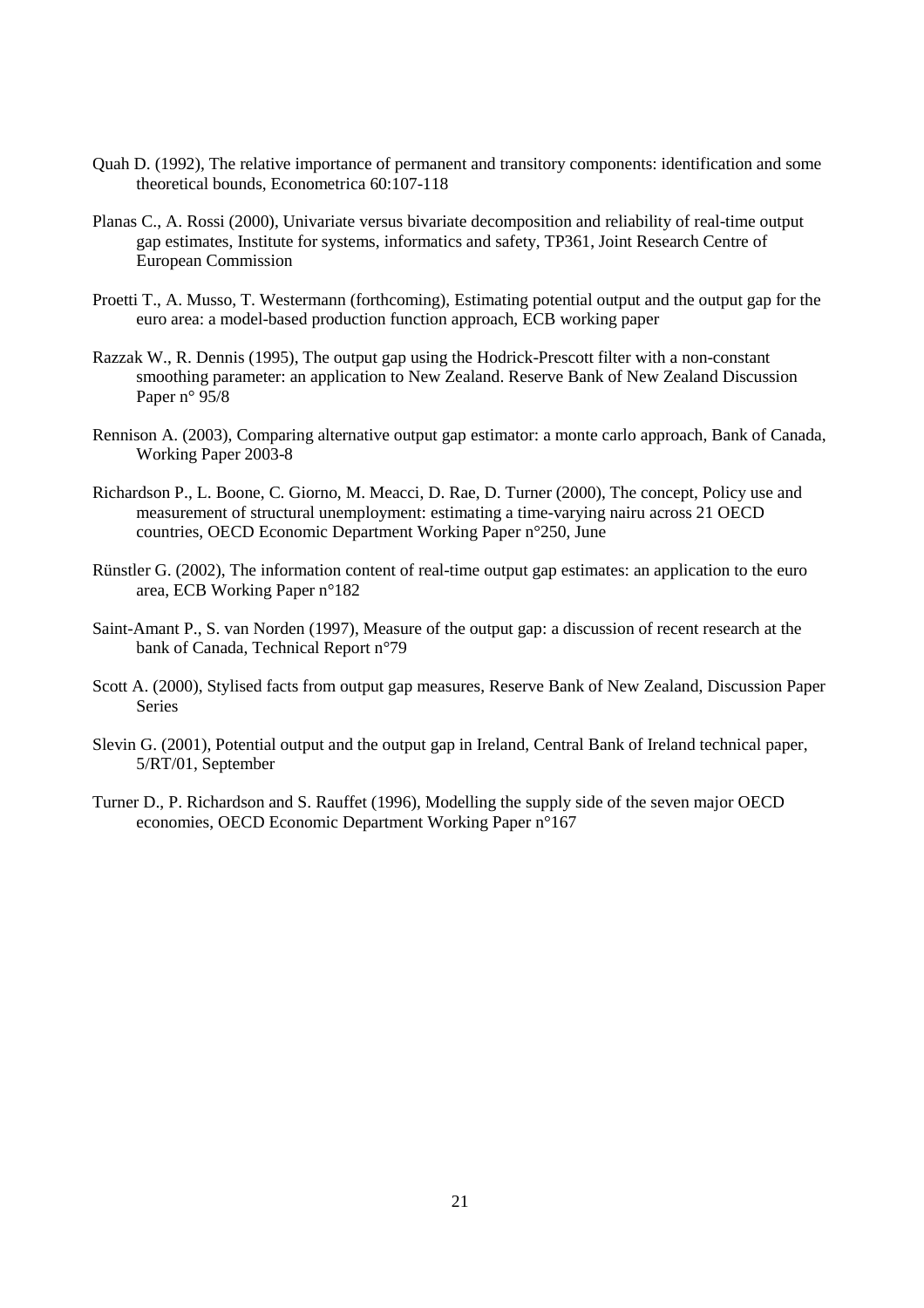## **ANNEX 1 : OVERVIEW OF THE MAIN METHODS**

This annex aims to review the principal methods that are discussed in the paper. These descriptions rely heavily on Mc Morrow and Röger (2001), de Brouwer (1998), Chagny and Döpke (2001).

#### **Statistical methods**

#### *Trending methods*

#### *Linear trend*

This is the simplest method of estimating potential output. It assumes that the trend component of output is a linear function of time. It thus involves a linear regression of the log of real GDP on a constant and a time trend.

## $\ln Y_t = \alpha + \beta t + e_t$

This method builds on the assumption that GDP can be decomposed into a deterministic trend component and a cyclical component. Potential output in this equation is given by the trend component ( $\alpha + \beta t$ ). This method cannot allow for any supply shocks to the system and implies a constant potential output growth rate (estimated slope). Moreover, the resulting gaps might not always been stationary (as the stochastic trend is not fully eliminated). As a result, the linear trend can bias the output gap by partially allocating trend components into the cyclical component.

#### *Split time trend*

Trend output is calculated during each cycle, where the cycle is defined as the period between peaks in economic growth:

$$
\ln Y_t = \alpha + \sum_{j=1}^n \beta_i t_i + e_t
$$

This specification allows estimated trend growth to change between cycles but not within each cycle. This method is straightforward but in practise it may be complicated to determine the peaks. Output gaps are symmetric over each complete cycle.

## *Univariate filters*

## *Hodrick Prescott filter*

This filter extracts a trend component by introducing a trade off between a good fit to the actual series and the degree of smoothness of the trend series. Formally, it minimises following objective function:

$$
Min \sum_{t=1}^{T} (\ln Y_{t} - \ln Y_{t}^{*})^{2} + \lambda \sum_{t=1}^{T-1} [(\ln Y_{t+1}^{*} - \ln Y_{t}^{*}) - (\ln Y_{t}^{*} - \ln Y_{t-1}^{*})]^{2}
$$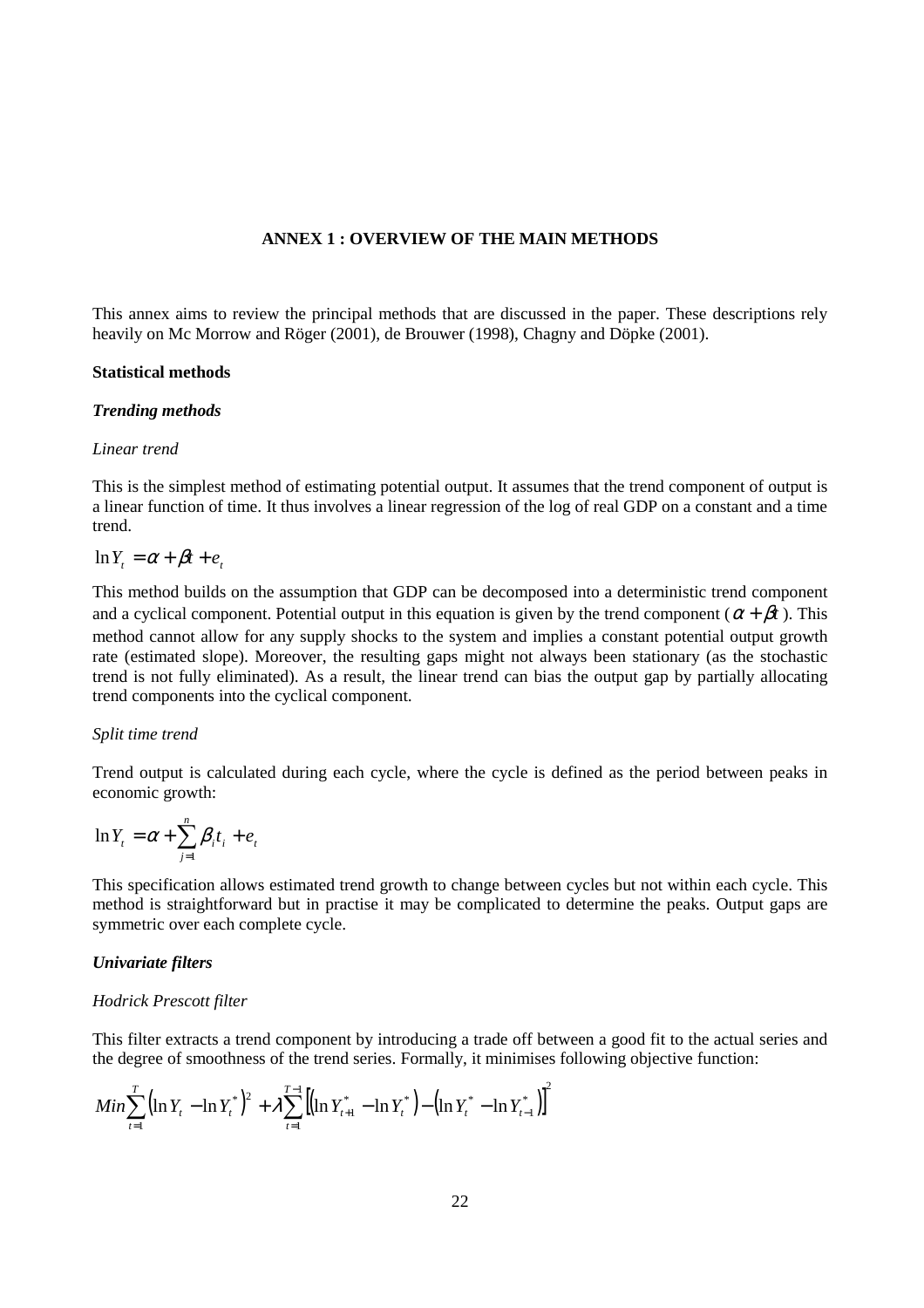where  $Y_t$  is actual output,  $Y_t^*$  trend output and  $\lambda$  Lagrange multiplier

λ controls the smoothness of the resulting trend and its appropriate value depends on the relative size of the variances of the shocks to permanent and transitory components to output (Hodrick and Prescott (1997)). Initially the value of 1600 was chosen for the US GNP on the basis of Hodrick and Prescott assessment of the relative size of shocks of that series. A low value of  $\lambda$  will produce a trend that follows actual output very closely, whilst a high value of λ reduces the sensitivity of the trend to short-term fluctuations in actual output. For λ very large, the filter will converge to the linear time trend method, with a linear time trend close to the mean growth rate of real GDP over the sample.  $\lambda$  determines the resulting length of the cycles. A  $\lambda$  of 100 (for annual data) gives cycles up to 15-16 years, whilst a  $\lambda$  of 10 corresponds to cycles of no more than 8 years.

The HP filter estimate of trend output may not be an ideal estimate of potential output. Mise et al. (unpublished) show that the HP filter is suboptimal at end-point. Cogley and Nason (1995) observe that the HP filter when applied to persistent time series can generate business cycle dynamics even when they are not present in the original data. Bouthevillain et al. (2001) report however that for small value of λ (λ=30 for annual data), this effect is unlikely to occur. There is also evidence that the accuracy of the decomposition varies over different data-generating processes and different datasets (King and Rebelo (1993), Harvey and Jaeger (1993)).

This filter fits trend through all the observations of real GDP, regardless of any structural breaks that may have occurred.

Some strategies have been developed to improve the HP filter ability to identify potential output and the output gap. One approach is to choose the parameter  $\lambda$  in line with prior beliefs about the ratio of demand and supply shocks (Razzak and Dennis (1995)). Another approach is to supplement the filter with a number of macroeconomic relationships (Laxton and Tetlow (1992)). Lastly, Butler (1996) conditions filter estimates of potential output at the end of the sample using a long run growth rate restriction on potential output to overcome the end-point problem. The LRX filter, developed by Laxton, Rose and Xie is a way to implement these constraints. The most common way to overcome the end point problem has been to extent the dataset with forecast. Mise et al (unpublished) confirm the finding of Kaiser Maravall (1999) that the use of forecast-augmented series can reduce the revision errors at the end of the sample. The size of reduction of the revision errors depend on the value of the smoothness parameter. This solution is only warranted when the forecasts used are reliable enough. There is also the question of the number of additional observations to be added.

## *Baxter-King filter*

This is a band pass filter developed by Baxter and King (1995). The idea is that business cycles can be defined as fluctuations of a certain frequency. This is a linear filter which eliminate very slow moving ('trend') components and very high frequency ('irregular') components while retaining intermediate ('business cycle') components. When applying the filter, the critical frequency band to be allocated to the cycle has to be exogenously determined.

This filter, like the Hodrick-Prescott filter represents finite order, two-sided and symmetric moving averages able to eliminate stochastic trends.

Advantages: Flexible, easy to change the filter construction when the frequency changes.

Shortcomings: the filter is calculated by a moving average and thus has no value for the recent quarters.

Murray (2002) show that the Baxter King filter - and in fact all band-pass filters does not isolate the cycle but rather passes the first difference of the trend through the filtered series. Moreover the Baxter-King filter can potentially overstate the importance of transitory dynamics at business cycle frequencies.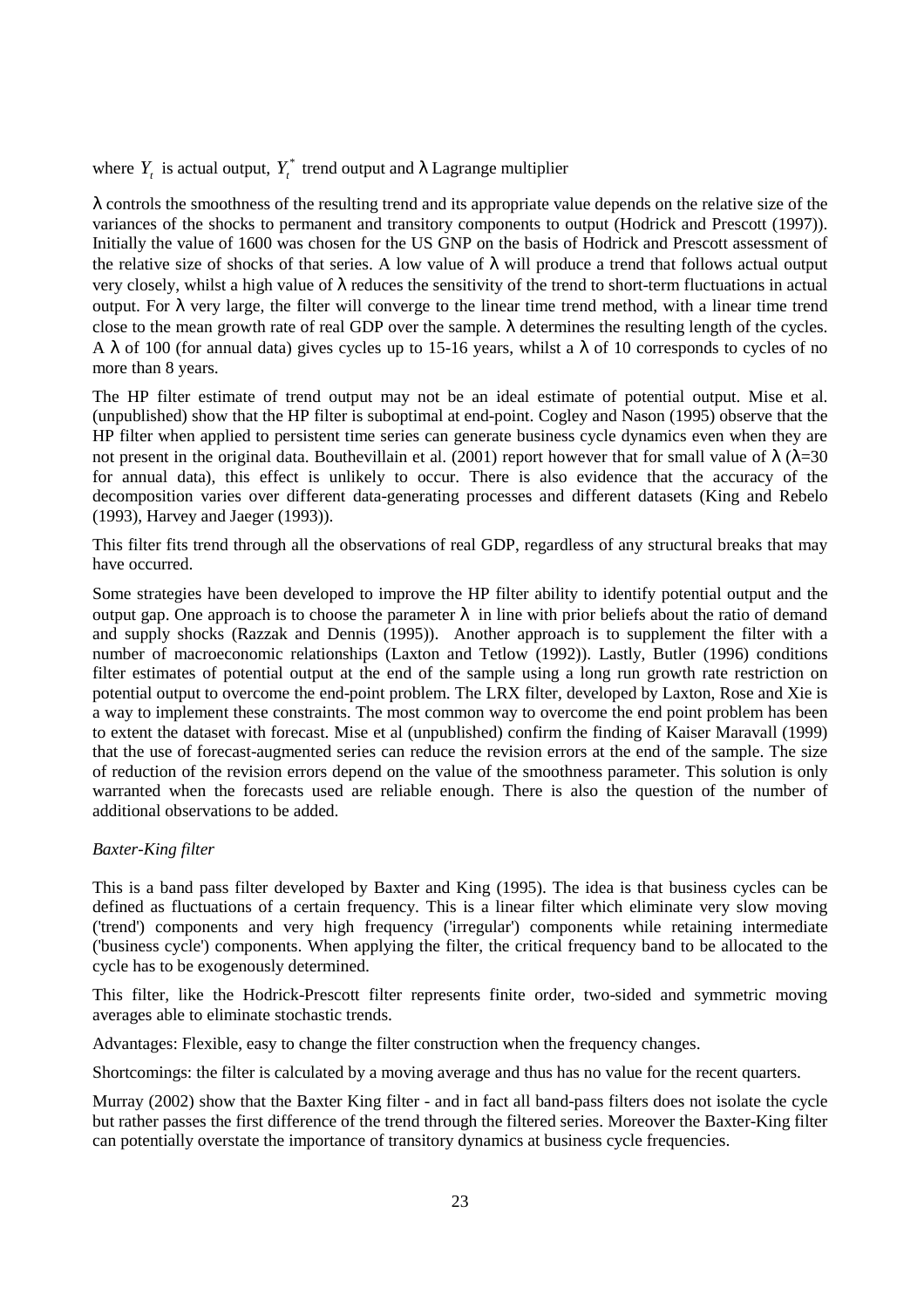## *Beveridge Nelson decomposition*

As there are a lot of possibility to extract trend and cycle from a given time series, Beveridge and Nelson (1981) suggest to make the two following identifying assumptions: the trend is modelled as a random walk and shocks of trend and cycle are perfectly negatively correlated. To compute the output gap, the given series (here real GDP) is transform in a stationary series. Then an ARMA model is estimated. This model is used to forecast the series over an horizon s. Then for each period of the sample t, the output gap is defined by

 $c_t = E_t(\Delta y_{t+s} + \Delta y_{t+s-1} + ... + \Delta y_{t+1}) - s\hat{\alpha}$  where  $\hat{\alpha}$  is the constant of the estimated ARMA model.

 This decomposition imposes a very specific functional form on the trend component and it is also assumed that trend and cycle are driven by the same shock.

This is a backward filter so it has no end point problem.

However, it can generate very noisy cycles and there could be some negative correlation between the cycle and actual GDP growth.

## *Kalman filter*

The Unobserved Components model approach - estimated with the Kalman filter technique - assumes that macroeconomic time series are composed of trend cycle and, in some cases erratic components, which are not directly observable. These three components can be recovered by imposing sufficient restrictions on the trend and the cycle process.

For example, in the Watson model reviewed by Cayen and van Norden (2002) the log of real GDP is assumed to be:

$$
y_t = y_t^p + z_t
$$

where  $y_t^p$  is the permanent component,  $z_t$  the cyclical component, the two components are un-correlated with each other.

The permanent component can be seen as an estimate of potential GDP whereas the transitory component is an estimate of the output gap. Permanent output is often specified as

 $t-1$  <sup>1</sup>/t *p t*  $y_t^p = y_{t-1}^p + \mu_{t-1} + \eta_t$  and  $\mu_t = \mu_{t-1} + \zeta_t$ , where  $\eta_t$  and  $\zeta_t$  are orthogonal white noise

In the literature, the cycle is specified as an  $AR(2)$  to introduce persistance

 $z_t = \phi_1 z_{t-1} + \phi_2 z_{t-2} + \gamma$ , with  $\gamma_t$  a white noise.

In that case, output gap will be on average zero.

This model is then re-written on a state-space representation and estimated with the Kalman filter and maximum likelihood. Alternative models can be found *inter alia* in Clark (1987) and Harvey Jaeger (1993).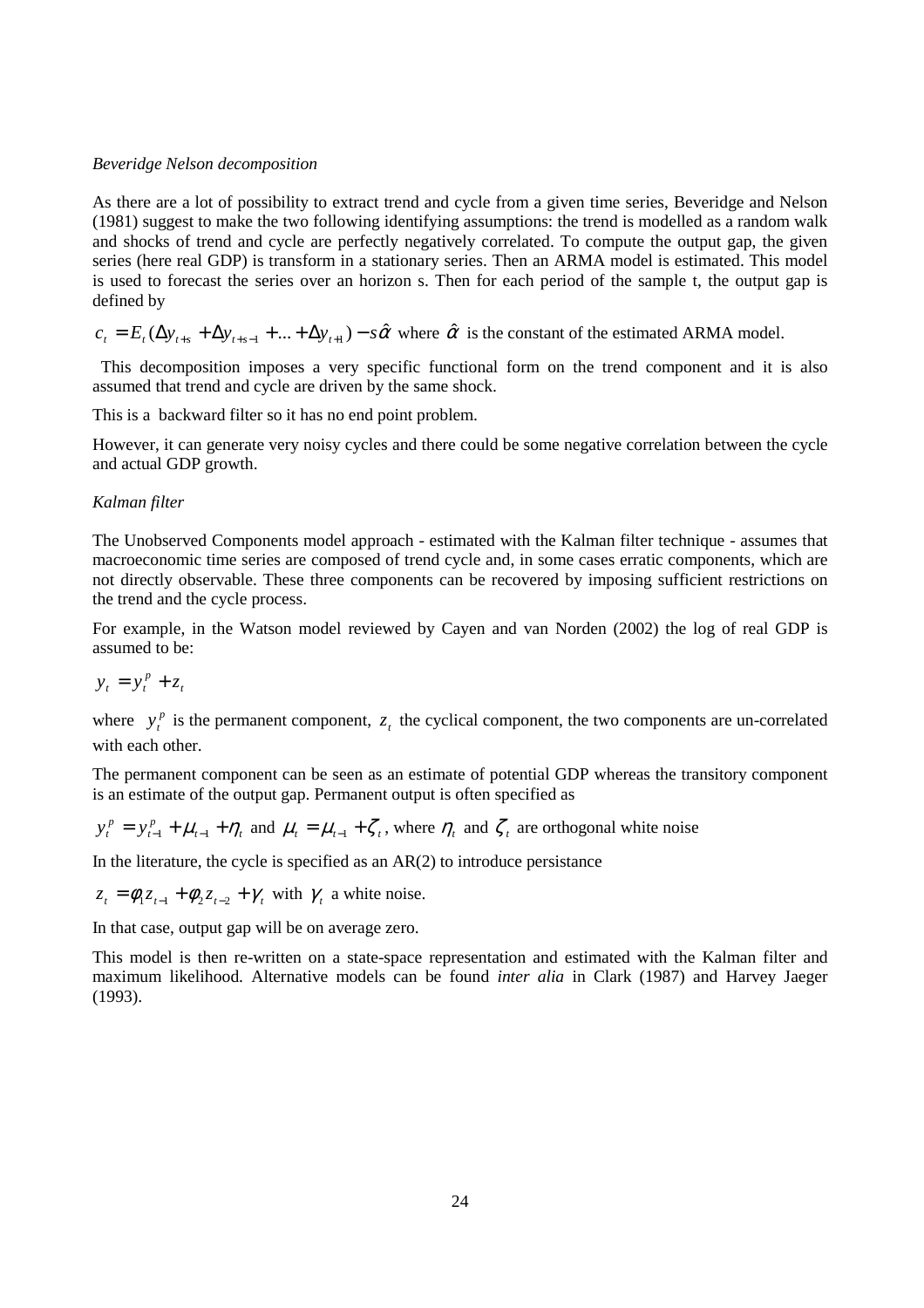#### **Economic techniques**

## *Multivariate techniques*

## *Multivariate Hodrick Prescott (HPMV):*

The multivariate filter proposed by Laxton and Teltow (1992) sets potential output to minimise a weighted average of deviation of output from potential, changes in the potential rate of growth and errors in the three conditioning structural relationship. By conditioning the HP filter estimate of output gap on additional relevant information, a more precise estimate of potential output and hence the output gap should be obtained.

Potential output is thus defined as the series which minimises the following loss function:

$$
Min \sum_{t=1}^{T} (\ln Y_{t} - \ln Y_{t}^{*})^{2} + \lambda \sum_{t=1}^{T-1} \left[ (\ln Y_{t+1}^{*} - \ln Y_{t}^{*}) - (\ln Y_{t}^{*} - \ln Y_{t-1}^{*}) \right]^{2} + \sum_{t=1}^{T} \beta_{t} \varepsilon_{\pi, t}^{2} + \sum_{t=1}^{T} \mu_{t} \varepsilon_{U, t}^{2} + \sum_{t=1}^{T} \psi_{t} \varepsilon_{CU, t}^{2}
$$

where  $\mathcal{E}_{\pi,t}^2, \mathcal{E}_{U,t}^2, \mathcal{E}_{CU,t}^2$ 2 ,  $\epsilon_{\pi,t}^2$ ,  $\epsilon_{U,t}^2$ ,  $\epsilon_{CU,t}^2$  are respectively the residual of a price Phillips curve, of an Okun relationship and from a relation between capacity utilisation and output gap.

The issue of the weighting of the various of the various components in the loss function needs to be resolved. Although the weights could be estimated, they are in generally assumed to be known in the literature.

## *Multivariate Beveridge Nelson*

This method was developed by Forni and Reichlin (1998). The trend is still assumed to be a random walk but the stochastic shock driving this trend is supposed to be a linear combinaison of innovations of GDP and other variables which contains useful information to determine long term GDP. For example a change in output correlated with a change in employment would indicate a supply side shock and therefore a change in potential. In contrast, if the change in output is correlated with the change in consumption, a demand shock is more likely. The multivariate Beveridge Nelson decomposition defines potential output as the level of output that is reached after all transitory dynamics have worked themselves out.

This method gives a transitory component whose importance increases with the number of series used. Moreover, the properties of the trend are highly sensitive to the additional variables used.

#### *Multivariate Kalman Filter*

This extension of the univariate case incorporate additional equations based on economic relationships (see Kuttner (1994)). For instance, Gerlach and Smets (1999) add the following relations: potential output is assumed to follow a random walk, inflation is linked to past inflation and the lagged output gap and there is a reduced form aggregate demand equation which relates the output gap to its own lags and the real interest rate). Multivariate Kalman filter models can be specified in various forms (for instance Kichian (1999) modifies the Gerlach and Smet model to estimate potential output in Canada. Apel and Jansson (1999) specify a system approach to estimate output gap and the nairu at the same time). The advantages of this approach rely on a correct specification of the additional equations.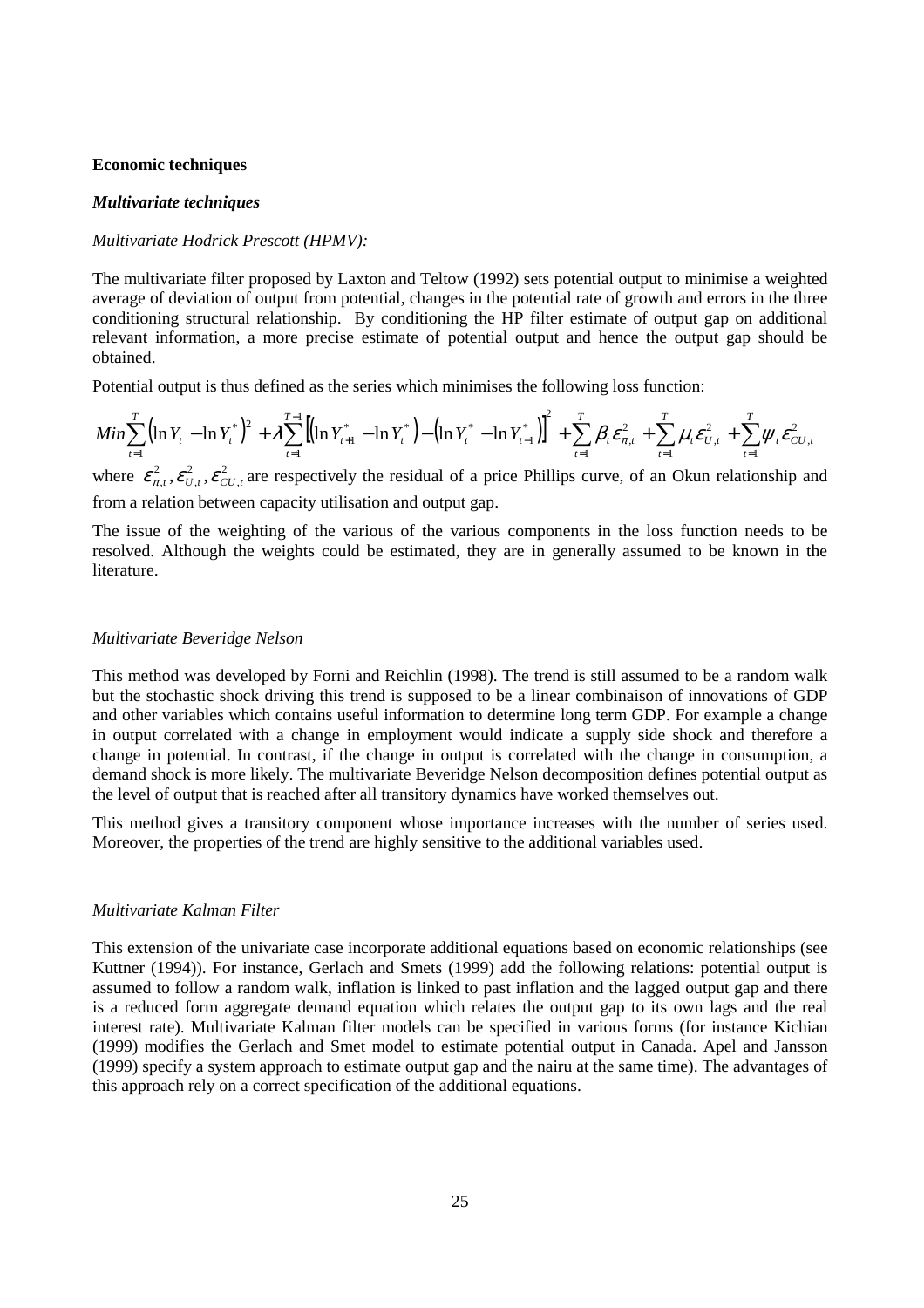## *Production function :*

The production function method usually postulates a Cobb-Douglas technology<sup>15</sup> with employment and capital as input. Assuming in addition that technical progress is Harrod neutral the production function has the following form:

$$
Y_t = (TFP_t N_t)^{\alpha} K_t^{(1-\alpha)}
$$

with  $Y_t$  actual output,  $TFP_t$  total factor productivity, N employment and K capital,  $\alpha$  the labour share

As TFP is un-observable it is usually computed as the Solow residual i.e. by substracting contribution of capital and labour to actual GDP. Thus in log form :

$$
tf\ddot{p}_t = 1/\alpha(y_t - (1-\alpha)k_t) - n_t
$$

Potential output series is then calculated by substituting trend variables in the production function, along with actual capital :

$$
Y_t^* = (TFP_t^*N_t^*)^{\alpha} K_t^{(1-\alpha)}
$$

with  $N^*$ <sup>*t*</sup>, defined as  $N^*$ <sup>*t*</sup><sub>*t*</sub></sub>= *hrs*<sup>\*</sup><sub>*t*</sub>, *pop<sub>t</sub>*,  $pr^*$ <sup>*t*</sup><sub>*t*</sub>(*I*-  $u^*$ <sup>*t*</sup><sub>*t*</sub>)

where  $hrs^*$  is an index of trend hours, *pop* is the working age population, *pr\** is the trend participation rate,  $u^*$  is the trend unemployment rate.

The capital stock series is not detrended because the maximum potential contribution of capital is given by the full utilisation of the existing capital in the economy.

In a full structural model, all the star-variables are recomputed endogenously using for instance a macroeconomic model (see for instance Fagan et al. (2001) or Mc Morrow and Röger (2001) who attempt to use a vintage approach with the age of capital to compute trend tfp).

Most of the time, however the function production approach is an hybrid method which uses both economic relationships (e.g. the Elmeskov method (1994) or a Kalman filter model to generate a u\*) and exogenous trend using univariate filters (most of the time, the HP filter) for variable on which very few information is available.

The most important shortcomings of this method are the following. The choice of the specification of the production function is open to discussion. The poor quality of capital stock data is often put forward. Different assumptions on the trend components, particularly tfp\* et  $u^*$ , are likely to lead to very different estimates of the level of potential output.

<sup>15.</sup> In most estimations, the Cobb Douglas specification has been used. An exception is Bolt and van Els (1998) who use a CES function.